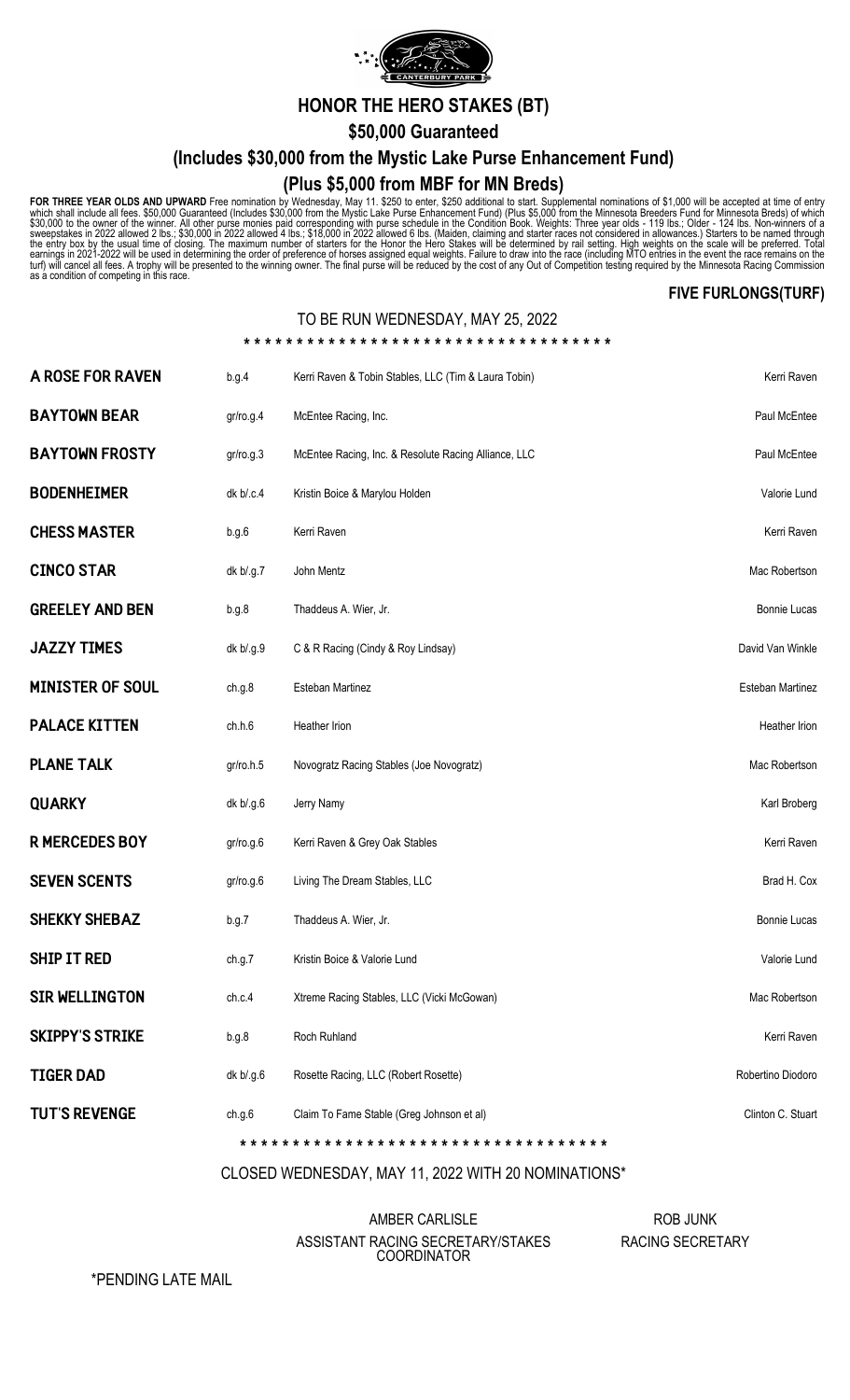**HONOR THE HERO STAKES** 

Five Furlongs (Turf)

| <b>Track Record:</b>                                                                                                                                                                                                                                        | Wellabled(6), 122 lbs; : 54.77(7-15-20)                                                                                                                                                                                                                                                                                                                                                                                                                                                                                                                                                                                                                        |                                                                                                                                        |                                                                                                                                                                                                                                                                                                                                                                                                                                                                                                                                                                                                                                                                                         |                                                                                                                                                                                                                                                                                                                                                                                                                                                                                                  |                                                                                                                                                                                                                                                                        |                                                                                                    |                                                                                                                                                          |                                                                                                                                                                                                                                                                                                                                                                                                                               |                                                                                                                                         |                                                                                                                      |                                                                                                                                                                                                                                                                                                                                                                                                                                                                                                                                                                                                                                                                                                                                                                                                                                                                                                                                                                                   |                                                                                               |                                                                                                           |                                               |
|-------------------------------------------------------------------------------------------------------------------------------------------------------------------------------------------------------------------------------------------------------------|----------------------------------------------------------------------------------------------------------------------------------------------------------------------------------------------------------------------------------------------------------------------------------------------------------------------------------------------------------------------------------------------------------------------------------------------------------------------------------------------------------------------------------------------------------------------------------------------------------------------------------------------------------------|----------------------------------------------------------------------------------------------------------------------------------------|-----------------------------------------------------------------------------------------------------------------------------------------------------------------------------------------------------------------------------------------------------------------------------------------------------------------------------------------------------------------------------------------------------------------------------------------------------------------------------------------------------------------------------------------------------------------------------------------------------------------------------------------------------------------------------------------|--------------------------------------------------------------------------------------------------------------------------------------------------------------------------------------------------------------------------------------------------------------------------------------------------------------------------------------------------------------------------------------------------------------------------------------------------------------------------------------------------|------------------------------------------------------------------------------------------------------------------------------------------------------------------------------------------------------------------------------------------------------------------------|----------------------------------------------------------------------------------------------------|----------------------------------------------------------------------------------------------------------------------------------------------------------|-------------------------------------------------------------------------------------------------------------------------------------------------------------------------------------------------------------------------------------------------------------------------------------------------------------------------------------------------------------------------------------------------------------------------------|-----------------------------------------------------------------------------------------------------------------------------------------|----------------------------------------------------------------------------------------------------------------------|-----------------------------------------------------------------------------------------------------------------------------------------------------------------------------------------------------------------------------------------------------------------------------------------------------------------------------------------------------------------------------------------------------------------------------------------------------------------------------------------------------------------------------------------------------------------------------------------------------------------------------------------------------------------------------------------------------------------------------------------------------------------------------------------------------------------------------------------------------------------------------------------------------------------------------------------------------------------------------------|-----------------------------------------------------------------------------------------------|-----------------------------------------------------------------------------------------------------------|-----------------------------------------------|
| A Rose for Raven                                                                                                                                                                                                                                            |                                                                                                                                                                                                                                                                                                                                                                                                                                                                                                                                                                                                                                                                |                                                                                                                                        | Owner:<br>Trainer:                                                                                                                                                                                                                                                                                                                                                                                                                                                                                                                                                                                                                                                                      |                                                                                                                                                                                                                                                                                                                                                                                                                                                                                                  | Kerri Raven                                                                                                                                                                                                                                                            |                                                                                                    |                                                                                                                                                          | Kerri Raven & Tobin Stables, LLC (Tim & Laura Tobin)                                                                                                                                                                                                                                                                                                                                                                          |                                                                                                                                         |                                                                                                                      |                                                                                                                                                                                                                                                                                                                                                                                                                                                                                                                                                                                                                                                                                                                                                                                                                                                                                                                                                                                   |                                                                                               |                                                                                                           |                                               |
|                                                                                                                                                                                                                                                             | B.g.4 Distorted Humor-Goldstryke Glory by Second in Command<br>Bred in Kentucky by Phoenix Rising Farms & Distorted Humor Syndicate (Mar 12, 2018)                                                                                                                                                                                                                                                                                                                                                                                                                                                                                                             |                                                                                                                                        |                                                                                                                                                                                                                                                                                                                                                                                                                                                                                                                                                                                                                                                                                         |                                                                                                                                                                                                                                                                                                                                                                                                                                                                                                  |                                                                                                                                                                                                                                                                        |                                                                                                    |                                                                                                                                                          |                                                                                                                                                                                                                                                                                                                                                                                                                               |                                                                                                                                         | 2022:<br>2021:<br>Life:<br>CBY:                                                                                      | 4000<br>8212<br>$12$ 2 1 2<br>6 2 1 2                                                                                                                                                                                                                                                                                                                                                                                                                                                                                                                                                                                                                                                                                                                                                                                                                                                                                                                                             | \$3,680 Turf:<br>8<br>\$49,410 Off Track:<br>3<br>\$53,090 Distance:<br>0<br>\$48,880 Course: | $\mathbf{2}$<br>0 <sub>1</sub><br>0 <sub>1</sub><br>0<br>0<br>$0\quad 0$<br>$0\,0\,0\,0$                  | \$42,875<br>\$4,425<br>\$0<br>\$0             |
| 09Apr22 11 Kee<br>12Mar22 2 Tam<br>gds<br>05Feb22 7Tam<br>ft<br>15Jan22 8 Tam<br>26Dec21 3 Tam<br>03Dec21 7 Tam<br>05Sep21 8 Cby<br>ft<br>22Aug21 6 Cby<br>03Aug21 4 Cby<br>18Jul21 3 Cby<br>ft<br>Workout(s):                                              | $\overline{.}$ :2191 :4517 1:0321 41<br>5½<br>gd <sup>T</sup><br>6½<br>$:23^{46}$ $:46^{79}$ 1:1752 41<br>7f<br>:2252 :4575 1:2411 41<br>fm ①<br>$1\%$<br>$:48^{15}$ 1:1176 1:4131 41<br>fm $1$<br>1m<br>$:4634$ 1:1031 1:3488 31<br>fm $\Phi^{22}$ 1%<br>:4538 1:1013 1:4014 31<br>$:4763$ 1:1250<br>1m<br>fm $\Phi^{20}$ 7%<br>:2404 :4761 1:2891 31<br>fm 10 170<br>:4664 1:1145 1:4069 31<br>:4675 1:1290 1:4039 31<br>1m<br>6 May 22 Tam 5F ft 1:01b 2/7                                                                                                                                                                                                  | 1:3927 31<br><b>Msw 30000</b><br>Msw 30000                                                                                             | Alw 120000nw2\$/x<br>Aoc 32000nw2/x-N<br>Aoc 32000nw2/x-N<br>Aoc 32000nw2/x-N<br>Aoc 32000nw2/x-N<br>Aoc 32000nw2/x-N<br>Alw 32000cnd<br>Alw 31000cnd<br>30 Apr 22 Tam 5F ft 1:03.1b 3/3                                                                                                                                                                                                                                                                                                                                                                                                                                                                                                | $95 - 86$<br>63-81<br>70-81<br>75-91 9 43 <sup>1</sup> / <sub>2</sub> 43 <sup>1</sup> / <sub>2</sub> 3 <sup>2</sup> 6 <sup>6</sup> <sup>1</sup> / <sub>2</sub> 78 <sup>3</sup> / <sub>4</sub><br>108-100 7 $41\frac{3}{4}$ $42\frac{1}{2}$ $31\frac{1}{2}$ $32\frac{1}{2}$ $52\frac{3}{4}$<br>$115 - 90$<br>4<br>$82 - 88 = 6$<br>$100 - 96$<br>$\overline{1}$<br>77-64 9 64 $\frac{1}{4}$ 6 <sup>3</sup> $\frac{1}{4}$ 2 <sup>1</sup> $\frac{1}{2}$ 2 <sup>1</sup> $\frac{1}{2}$ 2 <sup>2</sup> | 76<br>9<br>1hd<br>-5<br>6<br>44<br>9<br>33<br>33<br>2 <sup>1</sup><br>$2\frac{1}{2}$<br>12<br>5<br>75-72 7 2 <sup>1</sup> / <sub>2</sub> 2 <sup>4</sup> / <sub>2</sub> 1 <sup>1</sup> 1 <sup>4</sup> 1 <sup>2</sup> / <sub>4</sub><br>24 Apr 22 Tam 5F ft 1:02.1b 6/12 | 1hd 54<br>32<br>$3\frac{1}{2}$<br>1ĥd 2hd<br>1 <sup>2</sup>                                        | 743 761 75<br>$66\frac{1}{2}$<br>53<br>451<br>$43\overline{3}59$<br>$3^{2}$ $\frac{1}{4}$<br>1 <sup>3</sup><br>$11\frac{1}{2}$                           | Castanon JL 118 bL<br>Castanon JL 118 bL<br>Bowen R<br>Castanon JL 119 L<br>Ferrer J C<br>Ferrer J C<br>Butler D P<br>Butler D P<br>Butler D P<br>Butler D P                                                                                                                                                                                                                                                                  | 118 L<br>118L<br>118 L<br>117 L<br>119 L<br>119 L<br>119 L<br>2 Apr 22 Tam 5F ft 1:01.4b 2/19                                           | 43.10<br>28.30<br>13.90<br>26.40<br>5.20<br>8.30<br>6.00<br>3.60<br>5.40<br>3.60                                     | Infinite118ns Artemus Citylimits11813 Gallant Guy118nk 4-5p turn, no rally 12<br>Cjun Csnov11823 Brwmister118nk He's Smokin Now1183 forced pace, gave way, 7<br>Hid the Demon1181 Mystic Link12013 Bring Me Check1182 $\frac{3}{4}$ shifted 4w, even late 9<br>Shirl's Speight 1913 Hidden Stash 1191 Driftwood 1193 brief bid3w, flattened 9<br>Wolfie's Dynghost 1811 Patriot Drive 121hd Driftwood 1213<br>Newsworthy 1214 $\frac{1}{4}$ Hot Blooded 1181 $\frac{1}{4}$ Obiwan 121ns bid 4w/14, flattened 9<br>Tpge121hd Make Me Blush12121 A Rose for Raven1173<br>A Ros for Rven11913 Super Constitution12423 Pintxos1241<br>A Ros for Rven11921 Costl Wters11911 Soul Coxing11961<br>Grvs Mill Rod1242 <i>A Rose for Rven</i> 1191 <sub>2</sub> Flimflm Mn1191 <sub>2</sub>                                                                                                                                                                                                 |                                                                                               | 5wd 7/8, no final bid 8<br>pressed btw, gave way, 6<br>ceded lead, took over 7<br>7w1st turn, bid3w1/4, 9 | pace, clear, driving, 10                      |
| <b>Baytown Bear</b>                                                                                                                                                                                                                                         |                                                                                                                                                                                                                                                                                                                                                                                                                                                                                                                                                                                                                                                                |                                                                                                                                        | Owner:<br>Trainer:                                                                                                                                                                                                                                                                                                                                                                                                                                                                                                                                                                                                                                                                      |                                                                                                                                                                                                                                                                                                                                                                                                                                                                                                  | McEntee Racing, Inc.<br>Paul McEntee                                                                                                                                                                                                                                   |                                                                                                    |                                                                                                                                                          |                                                                                                                                                                                                                                                                                                                                                                                                                               |                                                                                                                                         | 2022:                                                                                                                | 2 1 0 1                                                                                                                                                                                                                                                                                                                                                                                                                                                                                                                                                                                                                                                                                                                                                                                                                                                                                                                                                                           | $$19,448$ Turf:                                                                               | 7011                                                                                                      | \$21,471                                      |
| Gr/ro.g.4 Upstart-And You Can by Istan<br>07May22 7 Mnr<br>gd<br>18Apr22 7 Mnr<br>sys<br>05Dec21 6 Mnr<br>ft                                                                                                                                                | Bred in Kentucky by Brereton C. Jones (Feb 08, 2018)<br>:2244 :4540<br>5f<br>4½<br>:2185<br>:4523<br>6f<br>:2236 :4579 1:1172 31<br>$5\%$<br>$:22^{12}$ $:46^{25}$ 1:06 <sup>29</sup> 31                                                                                                                                                                                                                                                                                                                                                                                                                                                                       | $:5783$ 31<br>Alw 28600<br>:5167 31<br>Alw 28600                                                                                       | Aoc 20000nw3/x-N                                                                                                                                                                                                                                                                                                                                                                                                                                                                                                                                                                                                                                                                        | $63 - 1028$<br>$94 - 99$ 3<br>$96 - 86$ 4 4                                                                                                                                                                                                                                                                                                                                                                                                                                                      | 42<br>32<br>2                                                                                                                                                                                                                                                          | $3\frac{1}{2}$<br>$\sim$ $-$                                                                       | $\frac{31}{21}$<br>$1\frac{3}{4}$<br>3 <sup>1</sup><br>3nk $2\frac{1}{2}$ $2^3$ $2^6\frac{1}{4}$<br>2hd $3\bar{n}$ k 54 $\frac{1}{2}$ 510                | Mayta 0 J<br>Mayta 0 J<br>Enriquez Jr. M 1147 b                                                                                                                                                                                                                                                                                                                                                                               | 120 b<br>120 <sub>b</sub>                                                                                                               | 2021:<br>Life:<br>CBY:<br>4.90<br>7.80<br>2.90                                                                       | $3 \t3 \t2$<br>\$58,356<br>11<br>$22 \t5 \t4 \t3$<br>\$120,594<br>$0\,0\,0$<br>0<br>Bytown Bear1203 Concrete Glory119hd Williston Way12014 5wi turn, 3deep lane 8<br>Storm Boarder1203 Bybee120nk Baytown Bear120nk inside bid, willingly 6<br>Bybee12061 Baytown Bear1143 Bankx Turbo12041 no match, second best, 5<br>Ruling Empire120 <sup>2</sup> Rescue Five120 <sup>2</sup> 3 Big Trip120 <sup>1</sup> > steadied 1/4p, faded 6                                                                                                                                                                                                                                                                                                                                                                                                                                                                                                                                             | Off Track:<br>5<br>Distance:<br>$\mathbf{2}$<br>\$0 Course:                                   | 3<br>0 <sub>1</sub><br>$0\quad0$<br>-1<br>$0\quad 0$<br>$0\quad 0$                                        | \$47,648<br>\$17,563<br>\$0                   |
| 22Nov21 7 Mnr<br>ft<br>ft<br>08Nov21 1 Ind<br>120ct21 1 Ind<br>ft                                                                                                                                                                                           | $5\%$<br>:2244 :4548 1:0449 31<br>Claimed by McEntee Racing, Inc. from Jimenez, Normando and Southwest Racing Stables Inc. for \$25,000, Garcia Genaro - Trainer<br>$:22^{30}$ $:45^{06}$ 1:1009 31<br>6f<br>Claimed by Jimenez, Normando and Southwest Racing Stables Inc. from McEntee Racing, Inc. and Robinson, Chris for \$25,000, McEntee                                                                                                                                                                                                                                                                                                                |                                                                                                                                        | Aoc 20000nw3/x-N<br>$C$ lm 25000 $c$ nd-c<br>$C$ lm 25000 $c$ nd-c                                                                                                                                                                                                                                                                                                                                                                                                                                                                                                                                                                                                                      | $106 - 66$ 3 4<br>$84 - 91$ 1 3                                                                                                                                                                                                                                                                                                                                                                                                                                                                  |                                                                                                                                                                                                                                                                        |                                                                                                    |                                                                                                                                                          | Rodriguez G<br>$1\frac{1}{2}$ $11\frac{1}{2}$ $14$ $12\frac{1}{4}$ Esquivel E<br>82-73 6 2 $3\frac{1}{2}$ 2 <sup>1</sup> $35\frac{1}{2}$ 5 <sup>9</sup> / <sub>2</sub> Gomez A                                                                                                                                                                                                                                                | 121 b<br>118 bL<br>118 b                                                                                                                | 4.80<br>1.70<br>4.20                                                                                                 | Baytown Bear11821 Sag Harbor12441 Benny1223 cleared, widen, held 5<br>Tapit's Spirit1353 Benny1222 Shofar11813 duel3p, chsd, faded 6                                                                                                                                                                                                                                                                                                                                                                                                                                                                                                                                                                                                                                                                                                                                                                                                                                              |                                                                                               |                                                                                                           |                                               |
| 12Sep21 7 Mnr<br>ft<br>01Sep21 1 Mnr<br>15Aug21 7 Mnr<br>ft<br>02Aug21 7 Mnr<br>ft<br>Workout(s):                                                                                                                                                           | Paul - Trainer<br>$:22^{08}$ $:45^{80}$ 1:0619 31<br>$5\%$<br>6f<br>mys@<br>$:22^{22}$ $:45^{39}$ 1:1126 31<br>5%<br>$:22^{68}$ $:46^{39}$ 1:0585 31<br>6f<br>:22 <sup>62</sup> :46 <sup>14</sup> 1:12 <sup>73</sup> 31<br>27 Apr 22 CD 4F ft: 48b 11/30                                                                                                                                                                                                                                                                                                                                                                                                       |                                                                                                                                        | Alw 23800nw4/L/x<br>Alw 21200nw3/L/x<br>Alw 21200nw3/L/x<br>Alw 21200nw3/L/x<br>12 Apr 22 Kee 3F my :34.3b 1/1                                                                                                                                                                                                                                                                                                                                                                                                                                                                                                                                                                          | $108 - 88$ 3 3<br>$87 - 91$ 7 4<br>$80 - 84$ 1 3<br>$75 - 73$ 7 6                                                                                                                                                                                                                                                                                                                                                                                                                                | 1 Apr 22 Kee 4F ft: 48b 6/26                                                                                                                                                                                                                                           | 1hd 11 $1\frac{1}{2}$ $2\frac{1}{2}$                                                               |                                                                                                                                                          | 1hd 1hd 1hd $2^{11}$ Gonzalez A<br>1hd 13 15 141 Mayta 0 J<br>Mayta 0 J<br>3nk 1hd 1} 31} Mayta 0 J                                                                                                                                                                                                                                                                                                                           | 121 b<br>118 b<br>116 <sub>b</sub><br>119 <sub>b</sub><br>●26 Mar 22 Kee 3F ft: 35b 1/25                                                | *1.20<br>*1.40<br>*1.50<br>3.60                                                                                      | Rush to th Cst112011 Bytown Br121nk Bnkx Turbo12311 no breathers saved 2nd 5<br>Baytown Bear11841 Auger12033 Actspectation12031 cleared, unchalleneged 7<br>Bnkx Turbo120} Baytown Bearl 16} Mr. Tripledouble116} ceded grudgingly late 4<br>Le General120nk Falcons Fury11711 Baytown Bear119ns hard used, grudgingly 8                                                                                                                                                                                                                                                                                                                                                                                                                                                                                                                                                                                                                                                          |                                                                                               |                                                                                                           |                                               |
| <b>Baytown Frosty</b>                                                                                                                                                                                                                                       |                                                                                                                                                                                                                                                                                                                                                                                                                                                                                                                                                                                                                                                                |                                                                                                                                        | Owner:<br>Trainer:                                                                                                                                                                                                                                                                                                                                                                                                                                                                                                                                                                                                                                                                      |                                                                                                                                                                                                                                                                                                                                                                                                                                                                                                  | Paul McEntee                                                                                                                                                                                                                                                           |                                                                                                    |                                                                                                                                                          | McEntee Racing, Inc. & Resolute Racing Alliance, LLC                                                                                                                                                                                                                                                                                                                                                                          |                                                                                                                                         |                                                                                                                      |                                                                                                                                                                                                                                                                                                                                                                                                                                                                                                                                                                                                                                                                                                                                                                                                                                                                                                                                                                                   |                                                                                               |                                                                                                           |                                               |
| 10Apr22 7 Kee gd ①<br>01Jan22 8Lrl<br>sys<br>11Dec21 7 CT<br>ft<br>280ct21 7 CT<br>010ct21 6 CD<br>ft<br>31Aug21 8 Cn1<br>07Aug2112 Mth<br>04Jun21 3 Bel<br>my<br>28Apr21 9 CD<br>sys<br>18Apr21 4 Kee<br>ft<br>Workout(s):                                 | Gr/ro.g.3 Frosted-Tasha's Delight by Afternoon Deelites<br>Bred in Kentucky by Dr. R D Holder, Tony Holmes & Dr. & Mrs. Walter Zent (Mar 06, 2019)<br>$-5\%$<br>:2217 :4573 1:0280 3<br>$5\%$<br>$:22^{24}$ $:45^{71}$ 1:0436 3<br>:4630<br>4½<br>:2193<br>ft<br>$4\frac{1}{2}$<br>$:22^{25}$<br>:4584<br>6f<br>:2165<br>:4509<br>$fm = 65.5%$<br>:2221<br>:4490<br>fm $0$<br>:2162<br>:4446<br>5f<br>5%<br>:2199<br>:4558<br>5f<br>$: 2184$ $: 4534$<br>$4\frac{1}{2}$<br>:2231<br>:4616<br>10 May 22 Kee 4F ft : 49.3b 24/51                                                                                                                                 | $:5297$ 2<br>$:5209$ 2<br>$1:0904$ 2<br>$1:0294$ 2<br>$:5662$ 2<br>$1:0544$ 2<br>$:5864$ 2<br>$:5273$ 2<br><b>Msw 60000</b>            | Stk - PalisadesL - 200k 98-61 3 3 42 413 773 7171 PadronBarcenas J 118 b<br>Aoc 62500nw1/x<br>Alw 30800nw3/L/x<br>Alw 30800nw2/L/x<br>Aoc 80000nw2/L-N<br>Stk - RosiesB - 100k<br>Stk - TyroB - 104k<br>$Stk$ – TremontL – 150 $k$<br>Stk - KyJuvnileB - 150k 72-73 2 3<br>3 May 22 Kee 4F ft : 48.2b 7/23                                                                                                                                                                                                                                                                                                                                                                              | $117 - 57$ 5 1<br>$106 - 87$ 2 6<br>$78 - 88$<br>-3<br>$76 - 52$ 7 2<br>$64 - 61$ 2 1<br>$117 - 69$<br>89-45<br>$89 - 84$ 5 1                                                                                                                                                                                                                                                                                                                                                                    | 3<br>12<br>71<br>1 <sub>2</sub><br>2 Apr 22 Kee 5F ft 1:00.3b 2/35                                                                                                                                                                                                     | 1hd<br>$68\frac{1}{2}$ 69<br>$11\frac{1}{2}$ -- $12\frac{1}{2}$ $1\frac{1}{2}$                     | -- 1hd 13<br>$--$ 14 $\frac{1}{2}$ 18                                                                                                                    | $2\frac{1}{2}$ $3^{2}$ $7^{9\frac{3}{4}}$ $7^{13\frac{1}{2}}$ Enriquez Jr. M 1177 b<br>Almodovar G<br>Almodovar G<br>$5^{11}_{2}$ 6 <sup>3</sup> / <sub>4</sub> 7 <sup>8</sup> / <sub>2</sub> 7 <sup>20</sup> / <sub>2</sub> Mayta 0 J<br>$21^{7}$ $21^{1}_{2}$ $44^{1}_{2}$ $58^{1}_{4}$ Whitacre G<br>411 34 471 6101*Jimenez A<br>1hd 1hd 43 <sup>6</sup> 417 <sup>6</sup> Saez L<br>$6^8$ $6^{7*}$ Jimenez A<br>Jimenez A | 122 b<br>120 b<br>122 b<br>120 <sub>b</sub><br>118 <sub>b</sub><br>122 bf<br>120 b<br>119 <sub>b</sub><br>26 Mar 22 Kee 4F ft :47b 3/65 | 2022:<br>2021:<br>Life:<br>CBY:<br>64.80<br>$*.30$<br>*2.10<br>88.00<br>23.70<br>70.90<br>6.50<br>36.70<br>11.60     | 00<br>2<br>$\mathbf 0$<br>301<br>9<br>$11 \t3 \t0 \t1$<br>$0\,0\,0$<br>Slipstrem120 Twilight Gleaming 1185 } Pure Panic 1181 bothrd repeatedly 7/16 7<br>10.30 1007 Alottahope1242 $1$ Capt. Candy1242 Heffner1241 $1$ forced pace 3wd btw 8<br>Bytwn Frosty1223 Bg Boy Potts1201 Grt Bg Noton11813 pace, clear, widen late 6<br>Bytown Frosty1208 Golden Hughes11831 We B Shckin12013 rated pace, drew off 7<br>Chattalot1223 Nakatom12241 Freelancer1223 4p trn, 6p upr, thru 1/2 9<br>Trust Our Journy 120nk Tjno Twist 1203 $\frac{1}{4}$ Wish Me Home 1204 $\frac{1}{2}$ in pursuit 2wd, wknd 6<br>Her World1156 Trust Our Journey11713 Roman Poet1182 chased 3w, tired, PL5th 8<br>Overbore1203 Kavod12221 Trust Our Journey122133 ins foe, rail trn, faltr 4<br>Avrly Jn1173 <sub>4</sub> Vodk N Wter118hd Bohemin Frost1172 <sub>4</sub> ▶rank into turn, inside, PL5th 7<br>Baytown Frosty 1194 Tejano Twist119hd Overbore1192 asked 3/16, held btwn 9                   | \$4,420 Turf:<br>\$99,622 Off Track:<br>4<br>\$104,042 Distance:<br>\$0 Course:               | $0\quad0$<br>30<br>$0\ 0\ 0$<br>2 <sub>0</sub><br>$0\quad 0$<br>$0\ 0\ 0\ 0$                              | \$8,500<br>\$17,830<br>\$7,410<br>\$0         |
| <b>Bodenheimer</b>                                                                                                                                                                                                                                          |                                                                                                                                                                                                                                                                                                                                                                                                                                                                                                                                                                                                                                                                |                                                                                                                                        | Owner:<br>Trainer:                                                                                                                                                                                                                                                                                                                                                                                                                                                                                                                                                                                                                                                                      |                                                                                                                                                                                                                                                                                                                                                                                                                                                                                                  | Kristin Boice & Marylou Holden<br>Valorie Lund                                                                                                                                                                                                                         |                                                                                                    |                                                                                                                                                          |                                                                                                                                                                                                                                                                                                                                                                                                                               |                                                                                                                                         |                                                                                                                      |                                                                                                                                                                                                                                                                                                                                                                                                                                                                                                                                                                                                                                                                                                                                                                                                                                                                                                                                                                                   |                                                                                               |                                                                                                           |                                               |
| 24Apr22 7 Kee<br>150ct21 5 Kee<br>11Sep2110KD<br>17Jul21 7 AP<br>23Jun21 8 Cby<br>15May21 7 Prm<br>my<br>24Apr21 9 CD<br>02Apr21 7Kee<br>06Nov20 6 Kee<br>040ct20 6 Kee<br>Workout(s):                                                                      | Dk B/.c.4 Atta Boy Roy-Beautiful Daniele by A.P. Indy<br>Bred in Washington by Larry Romaine (Mar 20, 2018)<br>fm $\overline{O}$ 5½<br>:21 <sup>42</sup> :44 <sup>09</sup> 1:01 <sup>63</sup> 41<br>gd 10 5%<br>$:22^{25}$ $:45^{66}$ 1:0367 3<br>fm ①<br>- 6½<br>$:22^{18}$ $:45^{46}$ 1:1538 3<br>gd ①62 1‰<br>$:4969$ 1:1413 1:4358 3<br>:4732 1:1102 1:3476 3<br>fm ①<br>1m<br>:2177 :4443 1:0879 3<br>6f<br>gd ①22 5%<br>:2251 :4572 1:0563 3<br>$\mathfrak{g}$ d $\mathfrak{O}$<br>:2176 :4536 1:0346 3<br>- 5½<br>gd <sup>1</sup><br>$5\%$<br>:2162 :4463 1:0282 2<br>fm ①<br>$5\%$<br>$:21^{60}$ $:44^{56}$ 1:0270 2<br>16 Apr 22 CM 5F ft 1:00.0b 1/2 |                                                                                                                                        | Alw 130000cnd<br>Alw 90000nw1/s/tL<br>Stk - FrkISmpsG2 - 600k 103-90 10 1<br>Stk - AmercnDbyL - 100k 82-81 5 12 $\frac{1}{2}$ 11 $\frac{1}{2}$ 1 $\frac{1}{2}$ 2 <sup>2</sup> 9 <sup>6</sup> $\frac{1}{4}$ Fuentes R<br>Stk - MystcLDbyL - 150k 84-90 10 $11\frac{1}{2}$ 1 <sup>2</sup> 1 <sup>2</sup> 1 <sup>1</sup> 4 <sup>1</sup> / <sub>2</sub> Fuentes R<br>Stk - GldnCrcleB - 50k 78-27 8 3<br>Stk - WilamWikrL - 150k 124-90 5 1<br>Stk - PlsdsTSprB - 100k 106-77 2 6<br>Stk - BCJvTfSpG2 - 1000k 113-86 9 6<br>Stk - IndinSmmrL - 150k 119-105 2 1 1 <sup>2</sup> 1 <sup>1</sup> / <sub>2</sub> 1 <sup>3</sup> / <sub>2</sub> 1 <sup>1</sup><br>•2 Apr 22 CM 5F ft 1:01.1b 1/8 | $102 - 74$ 2 7<br>$119 - 82$ 1                                                                                                                                                                                                                                                                                                                                                                                                                                                                   | 3 <sup>1</sup><br>6<br>11<br>●27 Mar 22 CM 5F ft 1:02b 1/3                                                                                                                                                                                                             | $1\frac{1}{2}$<br>$2^{11}$ $2^{11}$<br>$41^{\degree}$ $43^{\degree}$ $45^{\degree}$ $88^{\degree}$ | 2hd 2hd $54\frac{1}{2}$ $99\frac{1}{4}$<br>1 $h$ d $67$                                                                                                  | $53\frac{3}{4}$ 65 $\frac{1}{4}$ 108 $\frac{1}{2}$ 1214 Hernandez, Jr. B J 118 L<br>32 651 710 Arrieta F<br>Hernandez, Jr. B J 122<br>$3^{2}\frac{1}{2}$ 54 $\frac{3}{4}$ 8 <sup>20</sup> 8 <sup>30</sup> $\frac{3}{4}$ Fuentes R<br>11 2nk Hernandez, Jr. B J 118<br>Hernandez, Jr. B J 120<br>Hernandez, Jr. B J 122 f<br>Hernandez, Jr. B J 120 f                                                                          | 118<br>118<br>118<br>117 $B$<br>•19 Mar 22 CM 5F ft 1:01.2bg 1/7                                                                        | 2022:<br>2021:<br>Life:<br>CBY:<br>31.50<br>5.50<br>40.40<br>14.00<br>19.10<br>*2.10<br>6.00<br>3.00<br>8.50<br>4.10 | $0\,$ $0\,$ $0\,$<br>\$42,851<br>0 1 0<br>7<br>$13$ 3 1 0<br>2100<br>Seven Scents118nk Bullseye Beauty1163 Oceanic118hd saved ground, wknd 12<br>Bob's Edge1181 City Drifter1183} Mamba On Three118nk ▶slow st, rushed, spent 7<br>The Lir Jet12413 Easy Time118hd Fauci118ns vied outside, caved 11<br>Tango Tango Tango 1182 Accredit 118nk Red Hornet 1181 <sub>4</sub> veer strt, gave way 10<br>King of Mimi118hd T D Dance122hd Modern Science11611 pace, clear, faltered, 10<br>Flash of Mischief1191 Chicks Dig Scars1171 $\frac{3}{4}$ Vulcan1173 $\frac{1}{4}$ wide early, faltered 8<br>Field Day118nk Bodenheimer11811 Cees Get Degrees1181 ins, inched clr, caught 8<br>Chasing Artie11813 Fauci1182 Unitedandresolute11813 stalked 2wd, bid, faded 9<br>Golden Pa/122½ Cowan1221 Ubettabelieveit1221½ ▶bobbld st, off rail 1/4 14<br>Bodenheimer 1201 Cowan1186 Agog1153                                                                                            | \$975 Turf:<br>Off Track:<br>$\overline{7}$<br>\$195,051 Distance:<br>\$22,462 Course:        | 11 2 1 0<br>0<br>10<br>100<br>0 <sub>0</sub><br>11<br>ins, kick clr1/4, lasted 6                          | \$164,851<br>\$48,914<br>\$14,400<br>\$14,400 |
| <b>Chess Master</b>                                                                                                                                                                                                                                         |                                                                                                                                                                                                                                                                                                                                                                                                                                                                                                                                                                                                                                                                |                                                                                                                                        | Owner:<br>Trainer:                                                                                                                                                                                                                                                                                                                                                                                                                                                                                                                                                                                                                                                                      |                                                                                                                                                                                                                                                                                                                                                                                                                                                                                                  | Kerri Raven<br>Kerri Raven                                                                                                                                                                                                                                             |                                                                                                    |                                                                                                                                                          |                                                                                                                                                                                                                                                                                                                                                                                                                               |                                                                                                                                         |                                                                                                                      |                                                                                                                                                                                                                                                                                                                                                                                                                                                                                                                                                                                                                                                                                                                                                                                                                                                                                                                                                                                   | \$64,750 Turf:                                                                                | 21 10 1 2                                                                                                 | \$214,385                                     |
| B.g.6 Overdriven-Chesty by Chester House<br>09Apr22 8Kee<br>19Mar 22 10 GP<br>19Feb22 10 Tam<br>26Dec21 6 Tam<br>ft<br>01Dec21 6 Tam<br>15Sep21 4 Cby<br>03Aug21 2 Cby<br>11Jul21 8 Cby<br>23Jun21 $4$ Cby fm $\circled{1}$<br>06Jun21 8 Cby<br>Workout(s): | Bred in Florida by Brenda K. Jones (Mar 06, 2016)<br>gd <sup>th</sup><br>$5\%$<br>:2094 :4358 1:0221 31<br>$\mathsf{fm}$ $\mathbb{O}^{35}$ *5f<br>$:21^{15}$ :4392<br>fm ①<br>:2179<br>- 5f<br>:4454<br>6f<br>:2214 :4499 1:1071 31<br>5f<br>$:21^{13}$ $:43^{46}$<br>fm ①<br>fm $\mathbb{O}^{10}$ 5f<br>:2150<br>:4425<br>$:21^{03}$ $:43^{64}$<br>fm $\mathbb{O}^{10}$ 5f<br>:2120<br>:4409<br>fm ①<br>5f<br>:2093<br>- 5f<br>:4330<br>fm ① <sup>20</sup> 5f<br>$:21^{01}$ $:42^{88}$<br>•6 May 22 Tam 5F ft: 58.3b 1/7                                                                                                                                      | $:56^{23}$ 41<br>$:5556$ 41<br>$:55^{14}3t$<br>Str 12500<br>$:5563$ 31<br>:555031<br>Str 15000<br>$:5582$ 31<br>:5531 31<br>$:5483$ 31 | Stk - ShakrtwnG2 - 350k 107-97 1 6<br>Stk - SilksRunL - 100k 108-99 5 4<br>Stk - TurfDashL - 100k 88-106 1 2<br>Aoc 75000cnd-N<br>Aoc 75000cnd<br>Aoc 35000cnd-N<br>Stk - DrkStrTSpB - 100k 110-103 5 4<br>Aoc 20000nw2/x-N<br>•30 Apr 22 Tam 4F ft :47.4b 1/17                                                                                                                                                                                                                                                                                                                                                                                                                         | $108 - 94$ 3 3<br>$100 - 98$ 1 4<br>$95 - 96$ 1 3<br>$119 - 108$ 1 3<br>$89 - 87$ 2 5<br>$92 - 95$ 2                                                                                                                                                                                                                                                                                                                                                                                             | 1 <sup>1</sup><br>$2\frac{1}{2}$<br>2 <sup>1</sup><br>$2^{1}$<br>$2^{\overline{3}}$<br>$\mathbf{2}$<br>2 Apr 22 Tam 4F ft: 49.3b 17/36                                                                                                                                 | 1 <sup>1</sup><br>2hd 1hd 1½ 1½                                                                    | $11\frac{1}{2}$ $12\frac{1}{2}$<br>$31 \quad 51\frac{5}{4} \quad 32\frac{7}{2}$<br>2hd 1hd $11$ 1nk<br>$42 \t31\frac{1}{2} \t1\frac{1}{2}$<br>1hd 2hd 42 | $54\frac{1}{2}$ 68 711 910 $\frac{3}{4}$ Castanon J L 122 b<br>$5^4$ $4^2$ , $4^3$ $6^2$ , Castellano J 122 b<br>Castanon JL 118 bL<br>Castanon JL 124 bL<br>Castanon JL 122 bL<br>Wade L<br>$3^{11}_{2}$ 2 <sup>1</sup> / <sub>2</sub> 2hd 1 <sup>2</sup> / <sub>2</sub> Wade L<br>Wade L<br>$2\frac{1}{2}$ 2 <sup>2</sup> $4^{1}\frac{1}{4}$ Kennedy T<br>Kennedy T                                                         | 123 bL<br>124 bL *.90<br>122 bL *1.30<br>120 bL 6.00<br>122 bl *1.40<br>12 Feb 22 Tam 4F ft :50.2b 35/43                                | 2022:<br>2021:<br>Life:<br>CBY:<br>77.30<br>5.40<br>4.40<br>6.10<br>3.10<br>$*.10$                                   | 100<br>3<br>601<br>\$100,678<br>11<br>\$235,505<br>29 11 2 3<br>5300<br>Golden P11264 3 Johnny Unleshed122 3 Ger Jockey 124nk ▶bobble, ins, checkd 5/16 10<br>Yes I Am Free124nk Belgrano1223 Arrest Me Red1243 3wd turn, no rally 10<br>Chess Mster118 <sup>2</sup> 2 Xy Speed122 <sup>1</sup> 2 The Connector120 <sup>2</sup> pace inside, held sway 9<br>Payne12213 Ship It Red1223 Chess Master124nk angld 5wd uppr stretch 6<br>Chess Master122nk Jazzy Times1223 About Today122nk dueled insd, led, held 8<br>Chess Master1233 Toreno1203 Perfect Fanny12323 pulled rail, shifted3w 6<br>Chess Mster1242} Thtsfctjack1241} Skippy's Strike 124} ▶bumpd st,rail,tipped2p 7<br><b>Minister of Soul</b> 122nk Shannon C1221 <sub>4</sub> Jazzy Times124 <sub>2</sub> forced pace, weakened 7<br>Jazzy Times 118hd High Crime 1183 Wellabled 1183 pursuit 2-3w, weakened 8<br>Chess Master122 $\frac{1}{2}$ E1 Tizar122 $\frac{3}{2}$ Plane Talk122hd dueld, new track record 5 | Off Track:<br>Distance:<br>\$50,557 Course:                                                   | 7310<br>22 11 2 2<br>5300                                                                                 | \$52,226<br>\$224,269<br>\$50,557             |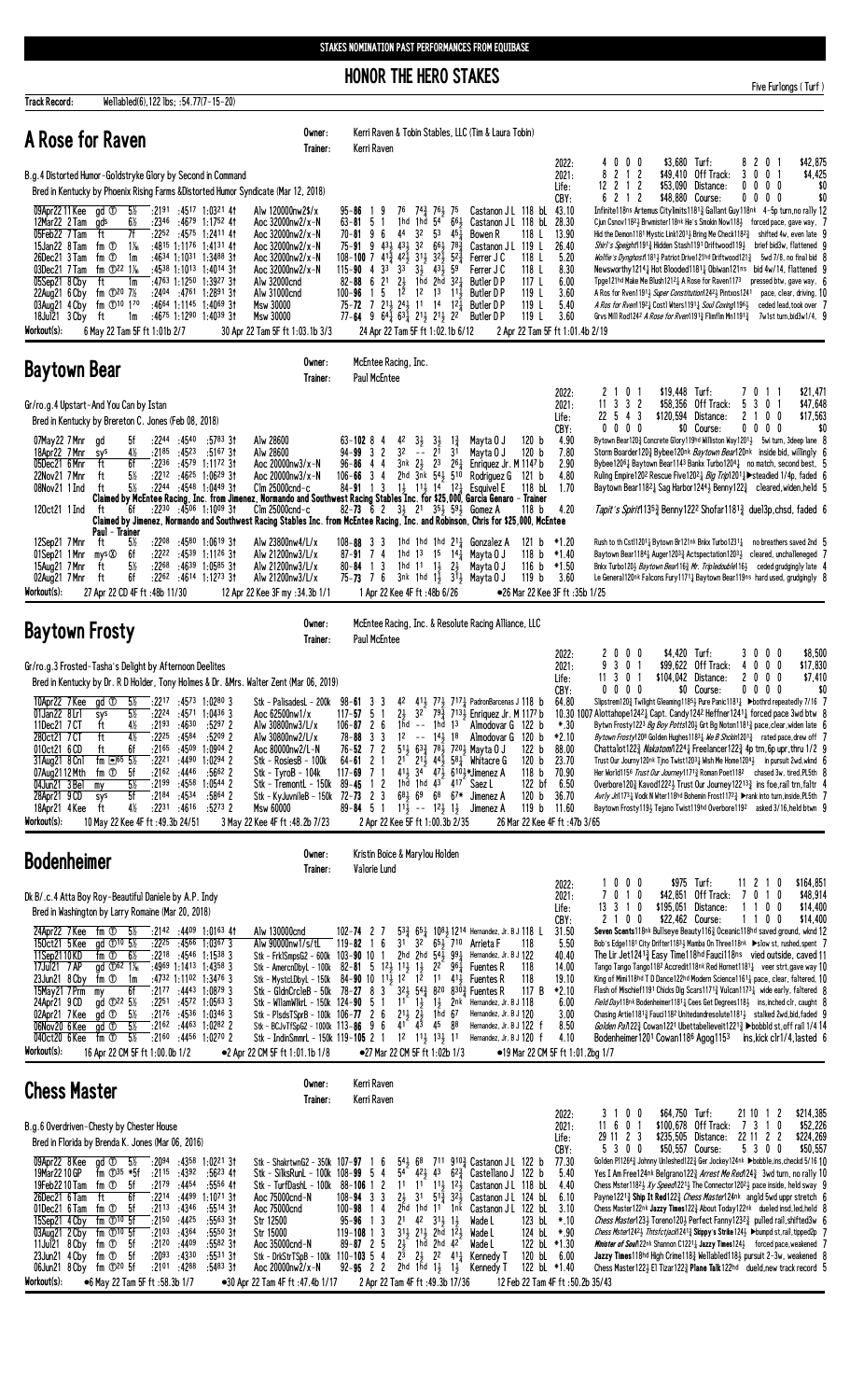| <b>Cinco Star</b>                                                                                                                                                                                                                                                                                                                                                                                                                                                                                                                                                                                                                                                                                                                                                                                                          | Owner:<br>Trainer:                                                                                                                                                                                                                                                                                                                                                                                                                                                                                                                                                                                    | John Mentz<br>McLean Robertson                                                                                                                                                                                                                                                                                                                                                                                                                                                                                                                                         |                                                                                                                                                                                                                                                                                                                                                                                                |                                                                                                                                                                                                                               |                                                                                                                          |                                                                                                                                                                                                                                                                                                                                                                                                                                                                                                                                                                                                                                                                                                                                                                                                                                                                                                                                                                                                                                                      |
|----------------------------------------------------------------------------------------------------------------------------------------------------------------------------------------------------------------------------------------------------------------------------------------------------------------------------------------------------------------------------------------------------------------------------------------------------------------------------------------------------------------------------------------------------------------------------------------------------------------------------------------------------------------------------------------------------------------------------------------------------------------------------------------------------------------------------|-------------------------------------------------------------------------------------------------------------------------------------------------------------------------------------------------------------------------------------------------------------------------------------------------------------------------------------------------------------------------------------------------------------------------------------------------------------------------------------------------------------------------------------------------------------------------------------------------------|------------------------------------------------------------------------------------------------------------------------------------------------------------------------------------------------------------------------------------------------------------------------------------------------------------------------------------------------------------------------------------------------------------------------------------------------------------------------------------------------------------------------------------------------------------------------|------------------------------------------------------------------------------------------------------------------------------------------------------------------------------------------------------------------------------------------------------------------------------------------------------------------------------------------------------------------------------------------------|-------------------------------------------------------------------------------------------------------------------------------------------------------------------------------------------------------------------------------|--------------------------------------------------------------------------------------------------------------------------|------------------------------------------------------------------------------------------------------------------------------------------------------------------------------------------------------------------------------------------------------------------------------------------------------------------------------------------------------------------------------------------------------------------------------------------------------------------------------------------------------------------------------------------------------------------------------------------------------------------------------------------------------------------------------------------------------------------------------------------------------------------------------------------------------------------------------------------------------------------------------------------------------------------------------------------------------------------------------------------------------------------------------------------------------|
| Dk B/.g.7 Three Hour Nap-Five Star Swank by Five Star Day<br>Bred in Minnesota by John Mentz (May 05, 2015)                                                                                                                                                                                                                                                                                                                                                                                                                                                                                                                                                                                                                                                                                                                |                                                                                                                                                                                                                                                                                                                                                                                                                                                                                                                                                                                                       |                                                                                                                                                                                                                                                                                                                                                                                                                                                                                                                                                                        |                                                                                                                                                                                                                                                                                                                                                                                                | 2022:<br>2021:<br>Life:<br>CBY:                                                                                                                                                                                               | 0<br>$0\ 0\ 0$<br>$3 \t2 \t1$<br>6<br>28 9 11 4<br>25 8 11 4                                                             | \$0 Turf:<br>\$165,000<br>6 4 2 0<br>\$150,575 Off Track:<br>$\mathbf{2}$<br>\$57,925<br>3<br>0<br>\$21,900<br>\$406,640 Distance:<br>0<br>0<br>\$384,600 Course:<br>0<br>$0\quad 0$<br>0<br>\$0                                                                                                                                                                                                                                                                                                                                                                                                                                                                                                                                                                                                                                                                                                                                                                                                                                                     |
| 16Sep21 2 Cby fm 10 10 1m<br>:4541 1:0830 1:3287 31<br>fm ①<br>:4701 1:1065<br>08Sep21 7 Cby<br>1‰<br>18Aug21 8 Cby<br>1‰<br>:4650 1:1073 1:4317 31<br>ft<br>14Jul21 6 Cby mys $\otimes$<br>1m<br>:4705 1:0977<br>$1:3293$ 3t<br>23Jun21 7 Cby<br>fm ①<br>1m<br>19May21 5 Cby<br>ft<br>6f<br>6f<br>:2248<br>25Sep20 1 AP<br>ft ◈<br>$:4497$ 1:0955 31<br>:2371 :4661 1:2731 31<br>7½<br>fm ①<br>16Sep20 4 Cby<br>6f<br>09Sep2010Cby sy<br>19Aug20 9 Cby<br>1‰<br>ft<br>4 May 22 OP 5F ft 1:01.4b 5/5<br>Workout(s):                                                                                                                                                                                                                                                                                                        | Aoc 35000cnd-N<br>1:40 <sup>37</sup> 31 $\boxed{5}$ Stk - BlairsCveB - 100k 93-105 5 32 $\frac{1}{2}$ 32<br>S Stk - WallyChce - 50k<br>:4499 1:1021 1:3713 31 SStk - RStrangis - 50k 107-97 4<br>Stk - MystLkMleB - 100k 90-110 1 12<br>:2191 :4419 1:0854 31 SStk - 10000LakeB - 50k 67-88 6 4<br>Alw 65000<br>Aoc 35000cnd-N<br>:2136 :4393 1:0880 31 SStk - MnSprntB - 100k 56-94 2 6<br>:47 <sup>12</sup> 1:10 <sup>81</sup> 1:42 <sup>55</sup> 31 SStk - WallyChce - 50k 83-101 1 2 <sup>1</sup> / <sub>2</sub> 3 <sup>1</sup> 2 <sup>2</sup> 2 <sup>2</sup><br>27 Apr 22 OP 4F ft : 49.3b 12/17 | $97 - 98$ 9 $2^2$ 21<br>$2^{11}$ , $2^{1}$<br>92-93 4 $2\frac{1}{2}$ $2\frac{1}{2}$<br>2hd<br>$3\bar{3}$ $\frac{1}{2}$ $3\bar{4}$<br>1hd 1 <sup>3</sup><br>$12\frac{1}{2}$ 11 $11\frac{1}{2}$<br>32<br>$33\frac{1}{2}$ $35\frac{1}{2}$<br>3 <sup>3</sup><br>$71 - 97$ 6 4<br>$12\frac{1}{2}$ $12$ $12\frac{1}{2}$ $13\frac{3}{4}$<br>$129 - 107$ 1 2<br>$57\frac{1}{2}$ $54\frac{1}{4}$ $32\frac{1}{2}$ 23<br>19 Apr 22 OP 4F ft: 50.1b 32/50                                                                                                                          | $2^{11}$ 1hd $1^{21}$ Quinonez A<br>$11\frac{1}{2}$<br>Chirinos R<br>$2\frac{3}{4}$<br>2 <sup>1</sup><br>Chirinos R<br>$1^{2}$<br>Chirinos R<br>2ns<br>Quinonez A<br>36<br>Kennedy T<br>$3^3$ 44 $\frac{1}{2}$ 45 $\frac{1}{4}$<br>Roman C<br>Hernandez I<br>Chirinos R<br>34<br>Mawing L                                                                                                      | 123L<br>*.40<br>123 L<br>$*.70$<br>124 L<br>$*1.00$<br>124 L<br>$*1.30$<br>118 L<br>4.60<br>118L<br>11.90<br>124 L<br>16.80<br>121 L<br>$*1.90$<br>123L<br>$*1.60$<br>118 L<br>6.40<br>8 Apr 22 OP 3F ft : 37b 6/10           |                                                                                                                          | Cinco Star1232 J Tin Badge1211 $\frac{3}{4}$ Two by Two1213 $\frac{1}{4}$ attnded, bid1/4, drv clr 9<br><i>Cinco Star</i> 12314 El Tizar11714 Zoe's Delight1231 trkd rail, bid1/4, dr 8<br>Zoe's Delight 120 3 <i>Cinco Star</i> 124 <sup>5</sup> 3 Dame Plata 120hd pressd, 4w uppr, gamely 5<br>Cinco Star1242 Twoko Bay1185 Drop of Golden Sun1242 forward, bid btw, clear<br>Hieronymus118ns <i>Cinco Star</i> 118 <sup>23</sup> / <sub>4</sub> Tut's Revenge 118 <sup>1</sup> / <sub>2</sub> pace, clear, grudgingly 9<br>Mr. Jgrmstr11843 Drop of Goldn Sun11811 Cnco Str118hd 3wd btw, outkicked 2d 7<br>Mojo Man1211, Dabo1212 Devileye1211, $\frac{3}{4}$ 3p turn, no match 3-2w 6<br>Cinco Star12133 Tin Badge12123 Skippy's Strike 1213 dictated pace, driving 7<br>Fireman Oscar1183 <i>Cinco Star</i> 1231 Ray's Angel11983 swung 5wd, edged 2d 6<br>Drop of Golden Sun11831 Hot Shot Kid1181 Cinco Str1186 tracked insd, brief bid 5                                                                                                   |
| Greeley and Ben                                                                                                                                                                                                                                                                                                                                                                                                                                                                                                                                                                                                                                                                                                                                                                                                            | Owner:<br>Trainer:                                                                                                                                                                                                                                                                                                                                                                                                                                                                                                                                                                                    | Thaddeus A. Wier, Jr.<br><b>Bonnie Lucas</b>                                                                                                                                                                                                                                                                                                                                                                                                                                                                                                                           |                                                                                                                                                                                                                                                                                                                                                                                                |                                                                                                                                                                                                                               |                                                                                                                          |                                                                                                                                                                                                                                                                                                                                                                                                                                                                                                                                                                                                                                                                                                                                                                                                                                                                                                                                                                                                                                                      |
| B.g.8 Greeley's Conquest-Traci's Wild by Langfuhr<br>Bred in Kentucky by Millard R. Seldin Rev. Trust (Mar 06, 2014)<br>$^-$ :2149 :4435 1:0867 31<br>24Apr22 3 OP<br>ft<br>6f<br>Claimed by Wier, Jr. Thaddeus A. from End Zone Athletics, Inc. for \$62,500, Broberg Karl – Trainer                                                                                                                                                                                                                                                                                                                                                                                                                                                                                                                                      | Aoc 62500nw3/L-c                                                                                                                                                                                                                                                                                                                                                                                                                                                                                                                                                                                      | 97-107 2 3 31 31 11 11 Eikleberry R 122 L                                                                                                                                                                                                                                                                                                                                                                                                                                                                                                                              |                                                                                                                                                                                                                                                                                                                                                                                                | 2022:<br>2021:<br>Life:<br>CBY:<br>*.40                                                                                                                                                                                       | \$192,800 Turf:<br>5401<br>151130<br>32 20 5 2<br>$0\ 0\ 0\ 0$<br>Grely nd Bn12211 DEMch Bttr12223 DEAbsolut Chos12223   | $0\quad 0$<br>\$1,116<br>0<br>\$296,277 Off Track:<br>$0\quad0$<br>\$23,550<br>2<br>$\mathbf{2}$<br>\$677,198 Distance:<br>\$45,000<br>$\mathbf 0$<br>0<br>0000<br>\$0 Course:<br>\$0<br>rail trip, edged clear 5                                                                                                                                                                                                                                                                                                                                                                                                                                                                                                                                                                                                                                                                                                                                                                                                                                    |
| 19Mar22 70P<br>$:2181$ $:4507$ 1:0942 41<br>ft<br>6f<br>21Feb22 50P<br>:2203<br>:4520 1:0960 41<br>ft<br>6f<br>30Jan22 9 Hou<br>6f<br>:2176<br>$:4442$ 1:0942 41<br>ft<br>5f<br>:2258<br>:4654<br>:5916 41<br>08Jan22 7Ded<br>fts<br>6f<br>:4595<br>1:0984 31<br>25Nov21 7 FG<br>ft<br>:2266<br>6f<br>:4429<br>$1:0979$ 3t<br>26Sep2110RP<br>ft<br>:2198<br>:4512 1:0888 31<br>6f<br>:2248<br>04Sep21 8RP<br>ft<br>6f<br>:4354 1:0835 31<br>20Aug21 9 Prm<br>ft<br>:2124<br>6f<br>:4435 1:0864 31<br>06Aug21 7Prm<br>ft<br>:2199<br>Workout(s):<br>28 Dec 21 Ded 3F ft: 37bg 3/6                                                                                                                                                                                                                                           | Stk - WhitmoreG3 - 200k 103-103 3 5<br>Str 16000cnd<br>Stk - StnrsdSprB - 75k 114-115 2 6<br>Stk - SamsTownB - 75k<br>Stk - ThnksavCIB - 150k<br>Stk - DMVanceB - 150k<br>Alw 40000<br>Aoc 25000nw2/y/x-N $117-117$ 2 3<br>Str 10000<br>18 Nov 21 RP 5F ft 1:02.4h 3/5                                                                                                                                                                                                                                                                                                                                | $80 - 105$ 2 6<br>$6^{13}$ , $4^{3}$ , $1^{1}$<br>2 <sup>hd</sup> 1 <sup>1</sup><br>1hd<br>$2\frac{1}{2}$<br>$68 - 90$ 4 5<br>$1\frac{1}{2}$<br>$3\overline{2}$ $\overline{3}$ $\overline{3}$ $\overline{3}$ $\overline{3}$ $\overline{3}$ $\overline{3}$ $\overline{3}$ $\overline{2}$ $\overline{2}$ $\overline{3}$<br>$61 - 104$ 4 7<br>$41\overline{4}$ $42$ <sup>-</sup> $21$ <sup>-</sup><br>$84 - 106866$<br>411<br>21<br>59-114 2 4<br>$21\overline{3}$ $2\overline{h}d$ $1\overline{2}$<br>$86 - 103$ 3 2<br>1 Aug 21 Prm 3F ft : 37.4b 7/12                  | 2hd 2hd 2hd $32\frac{3}{4}$ Cabrera D<br>$11\frac{3}{4}$<br>Gutierrez R<br>$1\frac{3}{4}$<br>Eikleberry R<br>1 <sup>3</sup><br>12<br>Thornton T<br>Gutierrez R<br>$12\frac{1}{2}$<br>Talamo J<br>$1\frac{1}{2}$<br>1 <sup>1</sup><br>Cabrera D<br>14 $\frac{1}{4}$ Gonzalez E<br>1hd 1hd 14 $11\frac{1}{4}$ Gonzalez E                                                                         | 6.30<br>119 bL<br>124 bL<br>$*.50$<br>3.50<br>123 bL<br>125 bL<br>$*.30$<br>124 L<br>4.20<br>120 L<br>124 L<br>124 BL *.20<br>119 BL *.70<br>15 Apr 21 OP 4F my : 49.4b 14/31                                                 | Grely nd Bn12413 On for Richil 24hd Cumbrind Avenuel 193                                                                 | Bob's Edge1241 Tulane Tryst1211 <sup>3</sup> Greeley and Ben119nk inside, saved show 9<br>split foes 1/4, all out 7<br>Greley nd Ben123 $\frac{3}{4}$ Mr Money Bgs123 $\frac{3}{4}$ Top Gunner123nk dueled, 2w, held sway 9<br>Grely nd Ben1253 Wild Bert1233 Best You Ever Seen11853 clear, steady urging 6<br>Just Might12423 Greeley and Ben124nk Pyron1183 chased 3wd, held place 7<br>$*1.50$ 1248 Grely nd Bn1202½ Mr Mony Bgs1221 $\frac{3}{4}$ Long Rnge Toddy1181 $\frac{3}{4}$ rallied, 3w, driving 9<br>$*1.00$ 1243 <i>Greeley and Ben</i> 1241 Empire of Gold122ns Direct Dial1245 <sub>4</sub> stalk, slip thru turn 5<br>Greeley and Ben12441 DHScrutinizer118 DH Topper 7116 kicked clear 1/4 pole 4<br><i>Greeley and Ben</i> 1191 <sub>4</sub> Hidden Ruler1244 <sub>3</sub> Moto Moto119 <sub>3</sub> held sway 6                                                                                                                                                                                                                 |
| <b>Jazzy Times</b>                                                                                                                                                                                                                                                                                                                                                                                                                                                                                                                                                                                                                                                                                                                                                                                                         | Owner:<br>Trainer:                                                                                                                                                                                                                                                                                                                                                                                                                                                                                                                                                                                    | C & R Racing (Cindy & Roy Lindsay)<br>David Van Winkle                                                                                                                                                                                                                                                                                                                                                                                                                                                                                                                 |                                                                                                                                                                                                                                                                                                                                                                                                |                                                                                                                                                                                                                               |                                                                                                                          |                                                                                                                                                                                                                                                                                                                                                                                                                                                                                                                                                                                                                                                                                                                                                                                                                                                                                                                                                                                                                                                      |
| Dk B/.g.9 Discreetly Mine-Jazzy Melissa by Grand Slam<br>Bred in Kentucky by RDurham Racing LLC (Feb 18, 2013)<br>02Mar22 5 Tam<br>fm ①30 5f   :2090 :4349 :5514 4f<br>Claimed by Rhone Bernell B. from Carole Star Stables & Benjamin Stables for \$16,000, Delgado Jose H. – Trainer                                                                                                                                                                                                                                                                                                                                                                                                                                                                                                                                     | Aoc 16000nw1/x-c                                                                                                                                                                                                                                                                                                                                                                                                                                                                                                                                                                                      | 95-99 7 2 $1^{2}\frac{1}{2}$ 1 <sup>3</sup> / <sub>2</sub> 1 <sup>5</sup> 1 <sup>4</sup> / <sub>2</sub> Calles F                                                                                                                                                                                                                                                                                                                                                                                                                                                       |                                                                                                                                                                                                                                                                                                                                                                                                | 2022:<br>2021:<br>Life:<br>CBY:<br>1117 L<br>$*2.20$                                                                                                                                                                          | \$18,390 Turf:<br>3<br>0 <sub>0</sub><br>9 1 4 2<br>49 7 13 6<br>3 1 1 1                                                 | \$279,500<br>254<br>8<br>-2<br>\$101,574 Off Track:<br>9<br>0 <sub>2</sub><br>\$40,145<br>36<br>\$177,983<br>\$522,719 Distance:<br>19<br>-3<br>\$72,550 Course:<br>\$63,200<br>210<br>Jazzy Times11143 Fox Rox12033 Savvy Layla11811 sprinted clr, held sway 8                                                                                                                                                                                                                                                                                                                                                                                                                                                                                                                                                                                                                                                                                                                                                                                      |
| :2179 :4454<br>$:5556$ 41<br>19Feb22 10 Tam<br>fm ①<br>- 5f<br>fm $\mathbb{D}^{22}$ 5f<br>$:21^{61}$ $:45^{16}$ $:57^{40}$ 41<br>23Jan22 9Tam<br>Claimed by Carole Star Stables & Benjamin Stables from Smith Dennis F. for \$32,000, Cahill Steven F. - Trainer<br>:21 <sup>13</sup> :43 <sup>46</sup> :55 <sup>14</sup> 31<br>01Dec21 6Tam fm ① 5f<br>070ct21 6 Ind<br>mys ®<br>:2203<br>:4475<br>:5685 31<br>-5f<br>:2251 :4532<br>:5710.3<br>11Aug21 9 Ind<br>fm $\mathbb{O}^{48}$ 5f<br>:4409<br>11Jul21 8 Cby<br>5f<br>:2120<br>:5582 31<br>fm ①<br>23Jun21 4 Cby<br>5f<br>:2093<br>:4330<br>:553131<br>fm ①<br>$:21^{79}$ :4475<br>$:5678$ 31<br>27May21 6 Cby sy $\infty$<br>5f<br>fm $\mathbb{O}^{12}$ 5f<br>17Apr21 3 Tam<br>:2108<br>:4366<br>$:5540$ 41<br>Workout(s):<br>10 May 22 Cby 4F ft: 48.1b 7/19      | Aoc 32000nw2/x-c<br>Aoc 75000cnd<br>Aoc 40000cnd-N<br>Stk - WmGarrett - 65k<br>Aoc 35000cnd-N<br>Stk - DrkStrTSpB - 100k 109-107 4 2<br>Stk - HnrTheHroB - 50k<br>Alw 33750<br>●25 Apr 22 Tup 4F ft :46.2h 1/13                                                                                                                                                                                                                                                                                                                                                                                       | Stk - TurfDashL - 100k 71-80 5 5 32 $\frac{1}{2}$ 43 66 $\frac{1}{4}$ 89 $\frac{1}{2}$ Bowen R<br>82-69 9 4 311 321 43 452 Morales P<br>$83-98$ 5 7 $5^{2}\frac{3}{4}$ $4^{2}\frac{1}{4}$ 31<br>$95 - 84$ 3 3<br>3 <sup>1</sup><br>$53\frac{1}{2}$ 56<br>$89 - 103$ 1 1<br>2hd $2hd$ $2\frac{1}{2}$<br>$52 - 89$ 4 2<br>66<br>33<br>$11 \quad 11$<br>$96 - 103$ 7 1<br>$43\frac{1}{2}$ $44\frac{1}{2}$ $2\bar{3}$<br>$79 - 89$ 3 4<br>16 Apr 22 Tup 5F ft 1:00.1h 4/11                                                                                                 | 2 <sup>nk</sup> Bowen R<br>49<br>Ramos J D<br>3 <sup>3</sup><br>Ramos J D<br>$75\frac{1}{4}$ $6\frac{3}{4}$ $31\frac{1}{2}$ Lindsay C<br>43 45 1hd Lindsay C<br>$2\frac{1}{2}$<br>$22$ Lindsay C<br>25<br>Lindsay C                                                                                                                                                                            | 20.60<br>120 L<br>119L<br>2.70<br>10.20<br>122 L<br>122 L<br>3.80<br>124 L<br>1.30<br>124 L<br>2.40<br>118 L<br>10.10<br>11.90<br>118 L<br>6.50<br>118 L<br>•8 Apr 22 Tup 4F ft :45.4h 1/35                                   |                                                                                                                          | <b>Chess Master</b> 1182 <sub>2</sub> Xy Speed 22 <sup>1</sup> <sub>2</sub> The Connector 1202 <sub>2</sub> tracked btw, faded 9<br><b>Skippy's Strike</b> 1191 $\frac{1}{4}$ Our Destiny 1192 $\frac{1}{2}$ Samay 1192 5wd to turn, no rally, 9<br><b>Chess Master</b> 122 <sup>nk</sup> Jazzy Times 122 $\frac{3}{4}$ About Today 122 <sup>nk</sup> tracked btw, angld rail 8<br>Chinobe12221 Keepin It Classy12221 Ash Flat11841 stlk 4p, no late bid 5<br>Charcoal11723 Mark of the Z1193 Jazzy Times1241 dueled, rail, faded str 5<br><b>Minister of Soul</b> 22nk Shnnon C1221 <sub>4</sub> Jazzy Times124 <sub>2</sub> retreatd, swung5w, up3rd 7<br>Jazzy Times118hd High Crime118 <sub>2</sub> Wellabled118 <sub>3</sub> insd, shiftd4w, prevaild 8<br>Drena's Star11823 Jazzy Times118nk Bybee1203 sharp, pace 2p, no match 7<br>Justaholic1185 Jazzy Times1181↓ Fireman Oscar1181↓ > bumpd st, insd, 2d best 7                                                                                                                            |
| <b>Minister of Soul</b>                                                                                                                                                                                                                                                                                                                                                                                                                                                                                                                                                                                                                                                                                                                                                                                                    | Owner:<br>Trainer:                                                                                                                                                                                                                                                                                                                                                                                                                                                                                                                                                                                    | <b>Esteban Martinez</b><br><b>Esteban Martinez</b>                                                                                                                                                                                                                                                                                                                                                                                                                                                                                                                     |                                                                                                                                                                                                                                                                                                                                                                                                |                                                                                                                                                                                                                               |                                                                                                                          |                                                                                                                                                                                                                                                                                                                                                                                                                                                                                                                                                                                                                                                                                                                                                                                                                                                                                                                                                                                                                                                      |
| Ch.g.8 Ministers Wild Cat-Sensitive Soul by Bernstein<br>Bred in California by Dahlberg Farms LLC (Apr 16, 2014)<br>20Apr22 3 Tup<br>5½<br>:2138<br>:4392 1:0230 41<br>ft<br>27Mar22 4 Sun<br>6½<br>$:22^{51}$ $:44^{18}$ 1:1413 31<br>ft<br>11Mar22 7 Tup<br>ft<br>6f<br>:2136<br>:4391 1:0864 31<br>ft<br>6f<br>19Jan22 3 Tup<br>:2166<br>:4342 1:0760 41<br>5f<br>01Jan22 7 Sun<br>:2334<br>:4749 1:0026 41<br>gds<br>fm $\mathbb{O}^{14}$ 5f<br>:2147<br>:4394<br>:5566 31<br>17Dec21 6 Tup<br>$6\frac{1}{2}$<br>05Nov21 7 Tup<br>ft<br>:2255<br>:4531 1:1474 31<br>6f<br>:2135<br>:4356<br>16Sep21 3 Cby<br>ft<br>$1:0898$ 31<br>$:22^{81}$ $:44^{00}$<br>6f<br>$1:0943$ 3t<br>18Aug21 1 Cby<br>ft<br>fm $\Phi$<br>$-5f$<br>:2120:4409<br>:5582 31<br>11Jul21 8 Cby<br>Workout(s):<br>●6 May 22 Tup 4F ft :45.3h 1/16 | Aoc 40000cnd-N<br>Stk - BThomsMemB - 100k<br>Stk - PhnxGdCpHB - 100k 122-101 3 4<br>Aoc 50000 (50-40)cnd-N<br>Stk - KLAQHB - 65k<br>Stk - ZanyTactic - 60k 92-83 6 3<br>Stk - HMillsSr - 60k<br><b>ER Stk - HBPA-B - 50k</b><br>$SOC 12500 - N$<br>Aoc 35000cnd-N<br>•12 Apr 22 Tup 4F ft :44.4h 1/19                                                                                                                                                                                                                                                                                                 | $108 - 96$<br>-3<br>1hd 11<br>$\mathbf{1}$<br>$95 - 93$ 6 2<br>$2\frac{1}{2}$ 21<br>2hd 1hd $2\frac{1}{2}$ 52<br>2<br>$93 - 113$ 4<br>$87 - 90$ 3 5<br>$4^{11}$<br>31<br>1hd $11\frac{1}{2}$ $11\frac{1}{2}$ $2\frac{1}{2}$<br>$81 - 101$ 2 1<br>$117 - 111$ 4 1<br>$39 - 89$ 4 3<br>$55 - 93$ 5 6<br>3 Mar 22 Tup 5F gd 1:04h 3/11                                                                                                                                                                                                                                    | 12<br>$13\frac{1}{2}$<br>Corbett G W<br>2 <sup>5</sup><br>$3^{7}$<br>Fuentes L A<br>Corbett G W<br>$31\frac{1}{2}$ 2hd 1hd $13\frac{3}{4}$ Corbett G W<br>Fuentes L A<br>311 610 611 Fuentes L A<br>Fuentes L A<br>2hd $1\frac{1}{2}$ $14\frac{1}{2}$ $14\frac{1}{4}$ Fuentes L A<br>$3\frac{1}{2}$ 1hd $12$ $15\frac{1}{2}$ Fuentes L A<br>$5\overline{5}$ 53 43 1 n Fuentes L A 122 b L 9.20 | 2022:<br>2021:<br>Life:<br>CBY:<br>122 bL<br>$*.30$<br>122 bL<br>2.50<br>119 bL *1.50<br>122 bL *1.20<br>120 bL<br>1.20<br>124 bL<br>*.60<br>124 bl $*1.00$<br>123 bL $*1.20$<br>122 bL 2.90<br>22 Feb 22 Tup 5F ft: 59h 6/23 | 202<br>\$61,387 Turf:<br>5<br>$11$ 4 2 2<br>42 14 7 7<br>5300<br>Ministr of Soul12341 Smuri Cuse12111 Mrket Anlysis12371 | \$32,165<br>710<br>\$113,762 Off Track:<br>5<br>\$23,590<br>$\overline{1}$<br>-1<br>9 1 0 1<br>\$35,059<br>\$400,287 Distance:<br>\$21,650<br>\$72,700 Course:<br>2100<br>Minister of Soul12231 Darnquick12213 Coastal Jazz1243 vied inside, drove clr 5<br>Tem Merchants1226 Goddard12013 Minister of Soul12233 chase 5w, shift in 3/16 6<br>Tiger Dad1193 Bedrock1141 Darnquick116hd 3-4w btw, no extra 9<br>Ministr of Soul1223 $\frac{3}{4}$ Anni's Boy1221 $\frac{1}{4}$ Hey Pilgrim1221 $\frac{3}{4}$ bid5/16, clr1/16, drwoff 6<br>Competitive Idea12013 Mr Paytience1203 <i>Minister of Soul</i> 1203 <sub>4</sub> 6-w, mild rally 5<br>Annie's Boy1222 El Chavo Del Ocho120} Bedrock1222    chased4w, weakened 6<br>Th Chsn Vron121 $\frac{1}{2}$ Mnstr of So11247 $\frac{1}{2}$ El Chvo D1 Ocho1204 $\frac{1}{4}$ pace, reeled in late 6<br>dueled, took over 5/16 5<br>Minister of Sou/12251 Dren's Str12223 Impact Player12421 driving, in hand late 4<br>Minister of Sou/122nk Shnnon C12211 Jazzy Times124} >shiftd4w3/16, edged foe 7 |
| <b>Palace Kitten</b>                                                                                                                                                                                                                                                                                                                                                                                                                                                                                                                                                                                                                                                                                                                                                                                                       | Owner:<br>Trainer:                                                                                                                                                                                                                                                                                                                                                                                                                                                                                                                                                                                    | <b>Heather Irion</b><br><b>Heather Irion</b>                                                                                                                                                                                                                                                                                                                                                                                                                                                                                                                           |                                                                                                                                                                                                                                                                                                                                                                                                |                                                                                                                                                                                                                               |                                                                                                                          |                                                                                                                                                                                                                                                                                                                                                                                                                                                                                                                                                                                                                                                                                                                                                                                                                                                                                                                                                                                                                                                      |
| Ch.h.6 Kitten's Joy-Queen Nine by Henny Hughes<br>Bred in Kentucky by Kenneth L. Ramsey & Sarah K. Ramsey (May 21, 2016)                                                                                                                                                                                                                                                                                                                                                                                                                                                                                                                                                                                                                                                                                                   |                                                                                                                                                                                                                                                                                                                                                                                                                                                                                                                                                                                                       |                                                                                                                                                                                                                                                                                                                                                                                                                                                                                                                                                                        |                                                                                                                                                                                                                                                                                                                                                                                                | 2022:<br>2021:<br>Life:<br>CBY:                                                                                                                                                                                               | 1 1 0 0<br>$0 \t0 \t1$<br>-1<br>$15$ 2 4 1<br>$0\ 0\ 0\ 0$                                                               | \$7,200 Turf:<br>\$39,370<br>10 1 2 1<br>\$2,340 Off Track:<br>\$7,560<br>0 1 0<br>\$63,875 Distance:<br>1100<br>\$7,200<br>\$0 Course:<br>$0\ 0\ 0\ 0$<br>\$0                                                                                                                                                                                                                                                                                                                                                                                                                                                                                                                                                                                                                                                                                                                                                                                                                                                                                       |
| 26Apr22 4 Fan<br>:2316 :4710 :5928 31<br>ft<br>5f<br>fm $\Phi$ <sup>96</sup> 1 <sup>%</sup><br>:4787 1:1133 1:4047 41<br>21 Jan 21 10 GP<br>30Dec20 5 GP<br>fm $\Phi$ <sup>72</sup> 1%<br>$1:4850$ 3t<br>$ -$<br>11Dec20 5 GP<br>fm $\oplus$ 1201 <sup>%</sup><br>:4810 1:1205 1:4201 31<br>22Nov20 5 Gpw<br>sys ®<br>:4732 1:1207 1:3873 31<br>1m<br>$1^{70}$<br>:4691 1:1216 1:4331 31<br>170ct20 6Del<br>ft<br>09Sep20 3Del<br>fm ① <sup>15 *170</sup> :4718 1:1159 1:4075 3t<br>:4761 1:1211 1:4160 31<br>17Aug20 7Del<br>ft Ø<br>$1^{70}$<br>13Jul20 3Del<br>$1\%$<br>$:4806$ 1:1389 1:4466 31<br>fm ①<br>22Jun20 4Del<br>fm ①<br>$:4660$ 1:1081 1:3582 31<br>1m<br>Workout(s):<br>16 Apr 22 Fan 4F ft: 49b 9/39                                                                                                      | Aoc 10000nw2/L-N<br>Clm 35000 (35-25)nw2/L<br>Clm 35000 (35-25)nw2/L<br>Clm 50000 (50-40)nw2/L<br>Aoc 25000nw1\$/x-N<br>Alw 42000nw1/x<br>Alw 42000nw2/L<br>Alw 42000nw2/L<br>Msw 39000<br>Msw 39000<br>8 Apr 22 Fan 4F ft: 50.3b 13/20                                                                                                                                                                                                                                                                                                                                                               | $90 - 88$<br>2<br>$1\frac{11}{2}$ $1\frac{1}{2}$<br>$\mathbf{1}$<br>9 113 11 1hd 23<br>$85 - 89$<br>15-92 3 11 13 1hd 1hd 2ns Reyes L<br>98-94 4 211 2 <sup>1</sup> 3nk 411 451 Reyes L<br>$32\frac{1}{2}33\frac{1}{2}$<br>22<br>80-90<br>7<br>104-78 4 3 <sup>1</sup> 3 <sup>1</sup> 56 6 <sup>5</sup> <sub>2</sub> 5 <sup>13</sup> <sub>3</sub> Adorno A<br>74-72 5 54 53 653 443 68 $\frac{3}{4}$ Suarez A<br>$62 - 50$ 4 $53\frac{1}{4}$ $65$<br>112-91 7 21 21 2hd 1hd 1 3 Suarez A<br>71-70 11 641 671 87 1010 1083 Pedroza B<br>20 Mar 22 GP 4F ft :50.0b 49/78 | $1\frac{1}{2}$<br>1 <sup>nk</sup> Arrieta R<br>33<br>Reyes L<br>2 <sup>1</sup> / <sub>2</sub> 2ns Reyes L<br>611 620 6321 Suarez A                                                                                                                                                                                                                                                             | 124 bfL 3.70<br>122 bL<br>9.00<br>123 bL<br>3.40<br>123 bL 12.00<br>121 bL 29.40<br>121 bL 18.00<br>121 bL<br>5.80<br>3.20<br>121 bL<br>124 bL<br>4.50<br>124 bL<br>2.40<br>22 Feb 22 GP 4F ft: 47.2b 3/17                    |                                                                                                                          | Plc Kittn124nk Imperil Moment1243 $\frac{3}{4}$ Mind Your Own1196 $\frac{1}{4}$ inside, dueled, gamely 7<br>Bee Catcher12223 Reliability1223 Palace Kitten1223 ins foe 1/2, headed 1/8 11<br>Empire Express122ns Palace Kitten1232 Reliability 122 $\frac{3}{4}$ fought gamely inside 6<br>Battalion1201 Pleasecallmeback1202 Majestic Ro12023 bid btwn 1/4p, wknd 7<br>Walkoff121ns Palace Kitten121 <sup>2</sup> Danville118 <sup>2</sup> }3-4wd, just missed 8<br>Hghstdstncton120nk Succssful Cur12453 V. I. P. Tckt12163 stalked 2wd, faded 8<br>Market Mover1123 Passion Play1211 <sub>4</sub> Fortuity117hd Dumped break, inside 8<br><i>Militiaman</i> 1216 <sup>3</sup> / <sub>2</sub> Felix the Fox1214 Guitar Tribute1181 no factor. 7<br>Place Kitten124 $\frac{1}{2}$ Sandy Lane Kitten1175 $\frac{1}{4}$ Enjoy the Music119 $\frac{3}{4}$ duel ins, prevail 11<br>Enjoy th Music 1191 $\frac{1}{4}$ Busstr Von Trppe 124 $\frac{1}{2}$ Glilen Moon 124 $\frac{3}{4}$ 4wd 1/4, no factor 12                                             |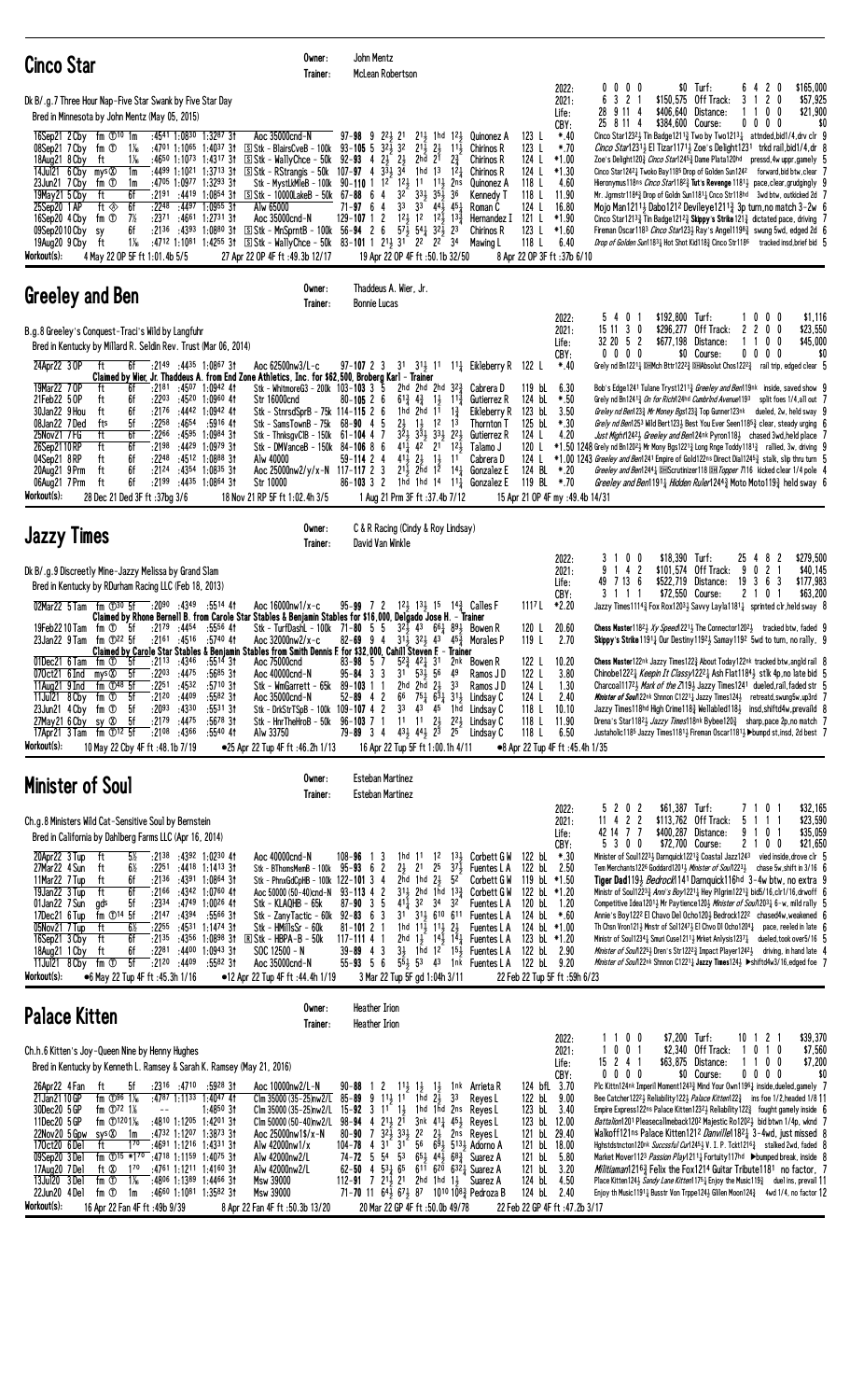| <b>Plane Talk</b>                                                                                                                                                                                                                                                                                                                                                                                                                                                                                                                                                                                                                                                                                                                                                                                                                                                                                                                                                                                                                                                                                                                                                                                                                                                                                                                                                                                               | Owner:<br>Trainer:                                                                                                                                                                      | Novogratz Racing Stables (Joe Novogratz)<br>McLean Robertson                                                                                                                                                                                                                                                  |                                                                                                                                                                                                                                                                                                                                                                                                                                                                                       |                                                                                                                                                                                                                                                                |                                                                                                                                                                                   |                                                                                                                                                                                                                                                                                                                                                                                                                                                                                                                                                                                                                                                                                                                                                                                                                                                                                                                                                                                                                                                                 |                                                                                                                                                              |
|-----------------------------------------------------------------------------------------------------------------------------------------------------------------------------------------------------------------------------------------------------------------------------------------------------------------------------------------------------------------------------------------------------------------------------------------------------------------------------------------------------------------------------------------------------------------------------------------------------------------------------------------------------------------------------------------------------------------------------------------------------------------------------------------------------------------------------------------------------------------------------------------------------------------------------------------------------------------------------------------------------------------------------------------------------------------------------------------------------------------------------------------------------------------------------------------------------------------------------------------------------------------------------------------------------------------------------------------------------------------------------------------------------------------|-----------------------------------------------------------------------------------------------------------------------------------------------------------------------------------------|---------------------------------------------------------------------------------------------------------------------------------------------------------------------------------------------------------------------------------------------------------------------------------------------------------------|---------------------------------------------------------------------------------------------------------------------------------------------------------------------------------------------------------------------------------------------------------------------------------------------------------------------------------------------------------------------------------------------------------------------------------------------------------------------------------------|----------------------------------------------------------------------------------------------------------------------------------------------------------------------------------------------------------------------------------------------------------------|-----------------------------------------------------------------------------------------------------------------------------------------------------------------------------------|-----------------------------------------------------------------------------------------------------------------------------------------------------------------------------------------------------------------------------------------------------------------------------------------------------------------------------------------------------------------------------------------------------------------------------------------------------------------------------------------------------------------------------------------------------------------------------------------------------------------------------------------------------------------------------------------------------------------------------------------------------------------------------------------------------------------------------------------------------------------------------------------------------------------------------------------------------------------------------------------------------------------------------------------------------------------|--------------------------------------------------------------------------------------------------------------------------------------------------------------|
| Gr/ro.h.5 Conveyance-Kitty's Pearl by Bellamy Road<br>Bred in Kentucky by Buck Pond Farm Inc. & Rob Auerbach (Feb 21, 2017)<br>:22 <sup>07</sup> :45 <sup>60</sup> 1:10 <sup>42</sup> 31<br>$C$ lm 12500 $c$ nd-w<br>07May22 7 OP<br>6f<br>ft<br>6f<br>13Mar22 6 OP<br>:2211<br>:4546 1:0979 41<br>ft<br>$C$ lm 12500nw1/6mx-w<br>$:2157$ $:4373$<br>02Sep21 1 Cby<br>fm $\mathbb{D}^{30}$ 5f<br>$:55^{35}31$<br>Aoc 12500nw1/x-v<br>fm ①<br>:2145<br>:4396<br>:5582 31<br>15Aug21 8 Cby<br>-5f<br>Aoc 20000nw2/x-N<br>ft Ø<br>:2125 :4468<br>:5766 3†<br>27Jun21 8 Cby<br>5f<br>Aoc 20000nw2/x-N<br>fm $(D205f$<br>:2101<br>:4288<br>$:5483$ 31<br>06Jun21 8 Cby<br>Aoc 20000nw2/x-N<br>6f<br>:2192:4501<br>1:0918 41<br>30Apr21 8 OP<br>ft<br>Aoc 30000nw1\$/x-N<br>:2219<br>:45 <sup>43</sup> 1:09 <sup>44</sup> 3†<br>01Apr21 80P<br>ft<br>6f<br>Alw 106000nw3/L<br>06Feb21 70P<br>6f<br>:2169<br>:4546 1:0995 41<br>sys<br>Aoc $40000$ nw $2$ \$/x-N<br>6f<br>$:21^{79}$ $:44^{06}$ 1:0885 31<br>Aoc 20000nw2/x-N<br>31Aug20 8 Cby<br>gd<br>Workout(s):<br>●24 Apr 22 OP 5F ft: 59.2b 1/17<br>9 Apr 22 OP 4F ft :48.2b 12/65                                                                                                                                                                                                                                                                               | 84-87<br>101-99<br>$115 - 94 = 5$<br>$93 - 92$<br>87-75<br>91-84<br>$105 - 48$ 8                                                                                                        | 3<br>11<br>$87 - 96 = 5$<br>2hd $2\frac{1}{2}$<br>-2<br>21<br>$92 - 88 = 6$<br>-2<br>$2\frac{1}{2}$<br>-1<br>3<br>$2\frac{1}{2}$<br>22<br>-1<br>$2\frac{1}{2}$<br>2<br>$94 - 99$ 2 5<br>29 Mar 22 OP 4F ft :51.3b 22/24                                                                                       | 1hd $11\frac{1}{2}$ 13<br>$1\frac{3}{4}$<br>$1\frac{1}{2}$<br>1hd $2^{13}$<br>$11 \quad 31\frac{1}{2}$<br>$2\frac{1}{2}$<br>1hd 1nk<br>1 $\overline{h}$ d 1 $\frac{1}{2}$<br>$2\frac{3}{4}$<br>1hd $2hd$ $2\frac{1}{2}$<br>$2^2$ <sub>2</sub> $3^5$<br>1hd 2hd 331 $59\frac{1}{4}$ Canchari AL<br>2hd 813 824<br>$1\frac{11}{2}$ 11 1hd 32, Mawing L                                                                                                                                  | Canchari A L<br>122 L<br>121 L<br>Canchari A L<br>$123$ fL<br>Quinonez A<br>122 L<br>Quinonez A<br>122 L<br>Canchari A L<br>$3i$ Canchari AL<br>122 L<br>118 L<br>9123 Canchari A L<br>121 L<br>120 fL<br>Arrieta F<br>119L<br>8 Mar 22 OP 5F ft 1:03.3b 21/24 | 2022:<br>2<br>110<br>7 1 1 2<br>2021:<br>3<br>$17 \t4 \t4$<br>Life:<br>9 3 2 3<br>CBY:<br>$*.60$<br>4.90<br>*.70<br>$*2.50$<br>$*1.40$<br>5.00<br>21.30<br>14.00<br>12.20<br>2.20 | \$24,400 Turf:<br>\$35,896 Off Track:<br>\$120,914 Distance:<br>5<br>\$73,038 Course:<br>Plane Talk1223 Americain Joey1252 Dixie Street12223 slight drift, held late 7<br>Verrazano First11813 Plane Talk12141 Cabot1183 pace inside, stubborn 9<br><b>Ship It Red</b> 121 <sup>3</sup> Skippy's Strike 121 <sup>3</sup> Plane Talk 1231 <sup>3</sup> dueled rail, brief lead (<br>Plne Talk122nk Jo Dee's Angel122hd College Party1221 hustld, 3w3/16, prevaild 9<br>Chicks Dig Scars 118 $\frac{3}{4}$ Plane Talk1224 Tin Badge1222 $\frac{1}{4}$ forced pace, outkicked 5<br>Chess Master1223 El Tizar1223 Plane Talk122hd forced pace, weakened, 5<br>D' Rppr1181 $\frac{3}{4}$ Chipofftholdblock1184 $\frac{3}{4}$ Gry Attempt1181 $\frac{3}{4}$ pressd early rail, fade 11<br>Royal Daaher12333 Lykan1211 Full Authority1233 dueled rail, faltered 8<br>Special Reserve120nk Shoplifted120nk Royal Daaher1203 dueled 3p, stopped 8<br>Slews Hymn1211 <sup>3</sup> Hondo Lane117 <sup>3</sup> Plane Talk1191 <sup>1</sup> > stumbld brk, pace 2p 6         | \$29,150<br>0 <sub>2</sub><br>41<br>\$18,054<br>3<br>0 <sub>1</sub><br>$\overline{\mathbf{c}}$<br>\$46,800<br>2 1<br>\$25,400<br>31<br>0<br>2                |
| <b>Quarky</b>                                                                                                                                                                                                                                                                                                                                                                                                                                                                                                                                                                                                                                                                                                                                                                                                                                                                                                                                                                                                                                                                                                                                                                                                                                                                                                                                                                                                   | Owner:<br>Trainer:                                                                                                                                                                      | Jerry Namy<br>Karl Broberg                                                                                                                                                                                                                                                                                    |                                                                                                                                                                                                                                                                                                                                                                                                                                                                                       |                                                                                                                                                                                                                                                                |                                                                                                                                                                                   | \$4,236 Turf:                                                                                                                                                                                                                                                                                                                                                                                                                                                                                                                                                                                                                                                                                                                                                                                                                                                                                                                                                                                                                                                   | \$260,882                                                                                                                                                    |
| Dk B/.g.6 The Factor-Beyond the Reach by Sahm<br>Bred in Oklahoma by Center Hills Farm (Apr 25, 2016)<br>18Feb22 5 Hou<br>fm $\overline{O}$ 5f<br>$:22^{05}$ $:45^{25}$<br>$:5735$ 41<br>Aoc 30000nw2/x-N<br>21Jan22 8 Hou<br>fm $\mathbb{O}^{18}$ 1m<br>$:4668$ 1:1134 1:3716 41<br>Aoc 30000nw2/x-N<br>$1\%$<br>$:4858$ 1:1289<br>1:4420 31<br>150ct21 9RP<br>fm ①<br>24Sep21 6RP<br>fm $\overline{O}$ 7%<br>$:23^{22}$ $:46^{62}$ 1:2845 31<br>03Sep21 9RP<br>fm $\mathbb{O}^{10}$ *5f<br>:2158<br>:4448<br>$:5621$ 31<br><b>SAIw 49000</b><br>27Jun21 8LS<br>fm ①<br>5f<br>$:2162$ $:4391$<br>:5568 31<br>fm $\mathbb{Z}^{9}$ 6f<br>:2227 :4481 1:0794 31<br>12Jun21 9 Bel<br>Aoc 80000nw2\$/x-N<br>:2201 :4452 1:0795 31<br>20May 21 8 Bel<br>fm $\mathbb{D}^{18}$ 6f<br>Aoc 80000nw2\$/x-c<br>Claimed by Broberg Karl from Ballybrit Stable, LLC for \$80,000, Dini Michael - Trainer<br>22Apr21 5 Bel<br>fm ①9 6f<br>$: 23^{06}$ $: 46^{47}$ 1:10 <sup>66</sup> 31<br>Aoc 80000nw2\$/x<br>24Feb21 7 Tam<br>fm ①<br>5f<br>$:5530$ 41<br>:20 <sup>99</sup> :43 <sup>54</sup><br>Workout(s):<br>16 Apr 22 LS 4F ft :53.4b 106/109<br>15 Jan 22 Hou 4F gd: 49b 8/86                                                                                                                                                                                                                                          | $103 - 96$ 5<br>$106 - 72$ 8<br>$S$ Stk - OKTrfClscB - 130k 94-88 4<br>$S$ Stk - RedEarthB - 70k 127-100 2 3<br>Stk - GrpTfSprtB - 75k 109-100 5 1<br>Stk - TurfDashL - 100k 100-83 2 7 | $2\frac{1}{2}$<br>-7<br>$43\frac{1}{4}$<br>$3^{11}$<br>2hd $2^{11}$<br>$11\frac{1}{2}$<br>2 <sup>2</sup><br>$80 - 103 + 2$<br>$3\frac{1}{2}$<br>$1\overline{1}$<br>$105 - 92$ 6 2<br>$3^{11}$ <sub>2</sub> $3^{1}$<br>$100 - 104$ 4 3<br>$2\frac{1}{2}$<br>$108 - 107$ 1 1<br>1 Jan 22 Hou 4F ft :51.0b 35/90 | 2hd 2hd $31\frac{1}{4}$ Eikleberry R<br>4 <sup>3</sup><br>$98\frac{1}{4}$ 10 <sup>16</sup> Eikleberry R<br>22<br>2hd<br>2 <sup>1</sup> <sup>3</sup> Cabrera D<br>$11\frac{1}{2}$<br>2hd 21<br>22<br>$2^{11}$ $3^{11}$<br>$42\frac{1}{2}$<br>$54$ <sup>-</sup><br>52<br>$1^2$ $1^1\frac{1}{2}$ 54<br>$2^{11}$ $3^{12}$<br>1hd 1, $2\frac{3}{4}$<br>$6\overline{2}$ $\frac{1}{4}$ $7\overline{6}$ $\frac{3}{4}$ $7\overline{5}$ $\frac{3}{4}$ 8 $\overline{8}$ $\overline{2}$ Centeno D | 120 bL<br>120 bL<br>119 bL<br>Cabrera D<br>120 bL<br>Gutierrez R<br>122 bL<br>Gutierrez R<br>121 bfL 8.40<br>Cancel E<br>121 bL 3.90<br>Saez L<br>McCarthy T<br>122 bL 7.90<br>118 bL 22.10                                                                    | 2001<br>2022:<br>10<br>$03$ 2<br>2021:<br>30 4 9 6<br>Life:<br>$0\,0\,0$<br>0<br>CBY:<br>3.80<br>*2.80<br>24 Dec 21 Hou 4F ft :50.2b 15/74                                        | 29<br>\$79,916 Off Track:<br>- 3<br>\$263,382 Distance:<br>-11<br>\$0 Course:<br>Yankee Seven11911 Bob's Bad Boy119hd Quarky120nk vied between, weakened 9<br>Conviction Trd1193 John Zoffni1193 Nwport Bech11931 settled, 3w, gave way 10<br>2.10 1083 Pacific Typhoon11913 Quarky119 $\frac{3}{4}$ Khola121nk chased, 2w, bid, empty 11<br>119 bL *1.90 1077 Quality Rocket1241 Quarky1191 <sup>3</sup> Tommyhawk120nk set pace, weakened 7<br>1.30 1080 Denver City 1221 Shannon C120nk Quarky 1201 $\frac{3}{4}$ chased, 2w, outfinish 6<br>$6.001074$ My Bonerges124 $\frac{3}{4}$ Archidust124 $\frac{1}{2}$ Shre the Upside122hd pressed4w, 5w3/16, fade 5<br>Holiday Stone 1211, Ghoul123hd Duress 121, in hand 2p, wknd late $8$<br>Battle Station 121 3 Shekky Shebaz 1211 Quarky 121 3 2-3p, drift out ins 1/8 7<br>Maxwell Esquire122 $\frac{3}{4}$ Quarky122 $\frac{3}{4}$ <i>Battle Station</i> 122 <sup>8</sup> $\frac{1}{2}$ <b>De</b> altered 1/8p, caught 6<br>The Critic1 Wy122} Imprimis1241} The Connector118nk ▶ std'd btw3/8, gave way 8 | 8<br>- 6<br>4<br>0 <sub>2</sub><br>0<br>\$34,760<br>3 0 3<br>\$70,142<br>$0\,$ $0\,$ $0\,$<br>\$0<br>0                                                       |
| R Mercedes Boy                                                                                                                                                                                                                                                                                                                                                                                                                                                                                                                                                                                                                                                                                                                                                                                                                                                                                                                                                                                                                                                                                                                                                                                                                                                                                                                                                                                                  | Owner:<br>Trainer:                                                                                                                                                                      | Kerri Raven & Grey Oak Stables<br>Kerri Raven                                                                                                                                                                                                                                                                 |                                                                                                                                                                                                                                                                                                                                                                                                                                                                                       |                                                                                                                                                                                                                                                                |                                                                                                                                                                                   |                                                                                                                                                                                                                                                                                                                                                                                                                                                                                                                                                                                                                                                                                                                                                                                                                                                                                                                                                                                                                                                                 |                                                                                                                                                              |
| Gr/ro.g.6 Overdriven-Velvet Charm by Montbrook<br>Bred in Florida by Ocala Stud (Apr 03, 2016)<br>24Apr22 8 Tam<br>ft<br>7f<br>$:22^{41}$ $:45^{39}$ 1:22 <sup>25</sup> 41<br>Aoc 32000nw2/x-N<br>:2246 :4612 1:0975 41<br>08Apr22 6 Tam<br>ft<br>6f<br>Aoc 32000nw2/x-N<br>05Mar22 6 Tam<br>fm $\mathbb{D}^{30}$ 5f<br>:2124<br>:4323<br>:5491 41<br>Aoc 32000nw2/x-N<br>$:22^{45}$ $:45^{63}$ 1:0961 41<br>12Feb22 7 Tam<br>ft<br>6f<br>Stk - PelicanL - 100k<br>:2252 :4575 1:2411 41<br>ft<br>7f<br>05Feb22 7Tam<br>Aoc 32000nw2/x-c<br>Claimed by Raven Kerri & O'Toole Terrance from Averill Racing LLC, CCF Racing Stable, LLC, Stackpoole, Jim and Silver Oak Stabl for<br>\$32,000, Baxter Georgina - Trainer                                                                                                                                                                                                                                                                                                                                                                                                                                                                                                                                                                                                                                                                                          |                                                                                                                                                                                         | $75 - 93$ 2 2<br>$2\frac{1}{2}$<br>2 <sup>1</sup><br>$64 - 74$ 2<br>-3<br>32<br>$66 - 78$ 2 3<br>$68 - 77$ 1<br>3<br>1hd 11<br>3 <sup>3</sup><br>$77 - 74$ 7 1                                                                                                                                                | 2hd $1\frac{1}{2}$<br>$3^{2}\frac{3}{4}$<br>3 <sup>2</sup><br>3 <sup>4</sup><br>$38\frac{3}{4}$<br>44<br>58<br>58 <sub>3</sub><br>$31\frac{1}{2}$ 56 $\frac{3}{4}$<br>42 $3^{11}$ 6 <sup>83</sup> / <sub>2</sub> Camacho S                                                                                                                                                                                                                                                            | De La Cruz F<br>119 bL<br>118 bL<br>De La Cruz F<br>Hernandez 0<br>118 bL<br>119 bfL 51.40<br>Bowen R<br>118 bL *1.20                                                                                                                                          | 12<br>2022:<br>$\mathbf 0$<br>6<br>7 1 4 0<br>2021:<br>31 6 9 7<br>Life:<br>$0\ 0\ 0\ 0$<br>CBY:<br>9.40<br>6.40<br>6.30                                                          | \$14,700 Turf:<br>\$90,795<br>Off Track:<br>\$262,385<br>Distance:<br>\$0 Course:<br>Winfromwithin119} Grn Runnr11921 R Mrcedes Boy11923 prompted foe, yielded 7<br>Willy Boi11873 Confessor11811 R Mercedes Boy118hd prompted rail, weakened 7<br>Oceanic1182 } Ready to Repeat1183 Charles Chrome118 } > > swerved st, brief bid 8<br>Bank On Shea118nk Baby Yoda11813 Pudding1183 dueled insd. gave way. 7<br>Hide the Demon1181 Mystic Link12011, Bring Me Check1182 $\frac{3}{4}$ forward, angled rail 9                                                                                                                                                                                                                                                                                                                                                                                                                                                                                                                                                   | \$1,305<br>3000<br>3 1 0 2<br>\$39,140<br>\$34,905<br>41<br>0<br>-1<br>\$0<br>0000                                                                           |
| :2176<br>:4456 1:0956 41<br>Aoc 32000nw2/x-N<br>08Jan22 9Tam<br>6f<br>ft<br>11Dec21 6 Tam<br>7f<br>:2208<br>:4481 1:2258 31<br>ft<br>:4537 1:1045 31<br>26Nov21 6 Tam<br>6f<br>:2245<br>ft<br>Aoc 32000nw2/x-N<br>$6\%$<br>$:22^{36}$<br>$1:1667$ 31<br>30Ju121 7 GP<br>ft<br>:4504<br>Aoc 50000cnd<br>$fm$ $0^{120}$<br>22May 2111 GP<br>$:21^{78}$ :4384<br>:550131<br>Hcp 60000<br>Workout(s):<br>26 Mar 22 Tam 5F ft 1:01.3b 6/26<br>5 May 22 Tam 5F ft :59.1b 2/3                                                                                                                                                                                                                                                                                                                                                                                                                                                                                                                                                                                                                                                                                                                                                                                                                                                                                                                                          | $102 - 94 = 6$<br>$S$ Stk - MCFIrdSreB - 100k 102-102 5                                                                                                                                 | -3<br>$89 - 92$ 2 1<br>$81 - 83$ 3 4<br>$81 - 101$ 1 1<br>30 Jan 22 Tam 3F ft :37.1b 4/22                                                                                                                                                                                                                     | $51\frac{1}{2}$ 41 $\frac{1}{4}$ 31<br>23<br>$21 \t23$ 1hd 2hd<br>1hd 1hd 2hd<br>2 <sub>3</sub><br>$31 \t32 \t42$<br>55<br>1hd 1hd 2hd $63\frac{1}{2}$ Lopez P                                                                                                                                                                                                                                                                                                                        | 118 bl $*1.50$<br>Camacho S<br>121 bL 3.20<br>Lopez P<br>120 bL *.90<br>Camacho S<br>Zayas E J<br>124 bfL 2.20<br>117 bfL 3.30                                                                                                                                 | 23 Jan 22 Tam 3F ft : 37.4b 17/28                                                                                                                                                 | Cjun Csnov1203 R Mrcdes Boy1184 Bring Me Check11834 stlkd, 4w turn, 2nd best 10<br>Shivaree121hd R Mercedes Boy1211 <sub>4</sub> Well Defined121 <sub>2</sub> ▶duckd st,pressd,missed 6<br>Cjn Csnov120 $\frac{1}{2}$ R Mrcds Boy120 <sup>5</sup> $\frac{1}{2}$ Lf Don't Ow Yo118 <sup>3</sup> $\frac{1}{2}$ dueled, brushed, mssed 6<br>Legal Deal1241 $\frac{3}{4}$ With Verve124nk Isolate118nk lunged start, faded str 6<br>Cribou Club1221; Hrry's Onthloos120nk Tiger Blood1191; vied inside, gave way 7                                                                                                                                                                                                                                                                                                                                                                                                                                                                                                                                                  |                                                                                                                                                              |
| <b>Seven Scents</b>                                                                                                                                                                                                                                                                                                                                                                                                                                                                                                                                                                                                                                                                                                                                                                                                                                                                                                                                                                                                                                                                                                                                                                                                                                                                                                                                                                                             | Owner:<br>Trainer:                                                                                                                                                                      | Living The Dream Stables, LLC<br>Brad H. Cox                                                                                                                                                                                                                                                                  |                                                                                                                                                                                                                                                                                                                                                                                                                                                                                       |                                                                                                                                                                                                                                                                |                                                                                                                                                                                   |                                                                                                                                                                                                                                                                                                                                                                                                                                                                                                                                                                                                                                                                                                                                                                                                                                                                                                                                                                                                                                                                 |                                                                                                                                                              |
| Gr/ro.g.6 Goldencents-Forever Vow by Broken Vow<br>Bred in Kentucky by FPF LLC (Mar 24, 2016)<br>24Apr22 7 Kee fm $\Phi$ 5%<br>:21 <sup>42</sup> :44 <sup>09</sup> 1:01 <sup>63</sup> 4†<br>Alw 130000cnd<br>19Mar22 9 FG<br>fm $\Phi$ <sup>27</sup> *5½ :23 <sup>07</sup> :47 <sup>78</sup> 1:05 <sup>24</sup> 41<br>Aoc $80000$ cnd-c<br>Claimed by Living The Dream Stables, LLC from Claiming Game Racing for \$80,000, Broberg Karl - Trainer<br>19Feb22 7FG<br>fm $\oplus$ 12 *5½<br>:2244<br>:46 <sup>37</sup> 1:04 <sup>60</sup> 41<br>30Jan22 5 Hou<br>fm $\overline{O}$ 5f<br>$:22^{19}$ $:45^{00}$<br>$:5686$ 41<br>Stk - TrfSprtB - 100k<br>fm $\Phi^{27}$ *5½<br>:2156 :4608 1:0497 41<br>14Jan22 8 FG<br>Aoc 40000nw2\$/x<br>06Jan22 4FG<br>fm ①18 *5% :2283 :4690 1:0512 41<br>Claimed by Claiming Game Racing from Harrington, Maury and Harrington, Christopher K. for \$25,000, Faucheux Ron - Trainer<br>26Nov21 8 FG<br>:2260 :4625<br>1:0464 31<br>fm $\overline{O7}$ *5½<br>Aoc 40000nw2\$/x-N<br>$:22^{46}$ $:45^{08}$<br>04Sep21 5 AP<br>fm $\mathbb{O}^{10}$ 5f<br>$:5669$ 31<br>Aoc 50000cnd<br>:2199:4484<br>:5635.31<br>11Jul21 8LS<br>fm $\mathbb{O}^{10}$ 5f<br>Claimed by Harrington, Maury and Harrington, Christopher K. from Wheeler, Jerry T. and End Zone Athletics, Inc. for \$35,000, Broberg<br>Karl - Trainer<br>27Jun21 8LS<br>fm ①<br>:2162 :4391<br>:5568 31<br>- 5f | Stk - ColPowerB - 100k 110-104 3 3<br>Clm 25000 (25-20)cnd-c 94-96 5 4<br>Aoc 35000nw2/3mx-c 73-91 1 6 $4^{2}$ $4^{13}$ 31 $\frac{1}{2}$ 51 $\frac{1}{4}$ Cabrera D                     | $107 - 108$ 7 2<br>90-105 7 2 $4^{2}$ $4^{2}$ $4^{2}$ $5^{4}$ $4^{1}$ Gutierrez R<br>$95 - 112$ 1 2<br>$31\frac{1}{2}$ $32$<br>$101 - 10594$<br>49<br>$78 - 82$ 3 5<br>$6^{13}$ 85<br>$91 - 98$ 5 3                                                                                                           | 31, 32 2, 1nk Geroux F<br>$2^{11}$ , $4^{21}$ , $3^{21}$ , $4^{11}$<br>$3^{2}$ 11 $\frac{1}{2}$<br>481 341 23<br>2hd $1\frac{1}{2}$ 1hd 11<br>$65 \t 63$<br>$3^{11}_{2}$ $3^{11}_{2}$ $3^{21}_{2}$ $2^{11}_{2}$ Felix JE                                                                                                                                                                                                                                                              | 118 bL *3.30<br>122 bL 9.30<br>122 bL 22.90<br>Gutierrez R<br>117 bL 5.10<br>Gutierrez R<br>120 bL 5.40<br>Gutierrez R<br>Loveberry J 120 bL *2.80<br>120 bL<br>Loveberry J<br>121 bL 8.10<br>120 bL                                                           | 2022:<br>6 3 1 0<br>$10 \t0 \t2 \t1$<br>2021:<br>40 7 6 5<br>Life:<br>$0\quad 0\quad 0\quad 0$<br>CBY:<br>8.70                                                                    | \$133,268 Turf:<br>Off Track:<br>$\overline{c}$<br>\$37,211<br>\$329,007 Distance:<br>-11<br>\$0 Course:<br>0<br>Seven Scents118nk Bullseye Beauty1163 Oceanic118hd<br>Bond for Nowhr12011 Excss Mgc120nk Gry Attmpt120ns<br>Pyron118} Just Might122nk Gray Attempt118} ins, chasd 2wd, lack kck 7<br>Seven Scents11713 Bad Beat Brian1233 Tut's Revenge 1203 rallied, 3w, driving 7<br>Gry Attmpt120 $\frac{3}{4}$ Sven Scents1201 $\frac{1}{4}$ High Limit Room1151 $\frac{3}{4}$ 3w, 7p upr, rally, up plc 9<br>Svn Scnts1201 Lookin for Loki120hd Chimney Rock11913 vie 3-2w, duel, prevaild 8<br><i>Excss Mgc</i> 1181 <i>A Sng for Arch</i> 118} Hgh Lmt Room120} 2w btw, faltr5/16, 6w1/4 11<br>Nvr Hv I Evr12113 Svn Scents121hd Nucler Option11113 4p turn, came back plc 8<br>5.30 1048 Xy Speed120hd Siem Riep120hd Share the Upside122nk tipped2w, needed more 8<br>Stk - GrpTfSprtB - 75k 96-102 1 4 423 323 213 413 Vazquez R A 118 bL 13.10 1060 My Boanerges1243 Archidust1243 Share the Upside 122hd inside bid, hung late 5                   | \$246,132<br>33<br>286<br>$0\ 0\ 0$<br>\$7,180<br>1 2 2<br>\$96,782<br>$0\quad 0\quad 0$<br>\$0<br>2p, 3w1/4, bid, led, lastd 12<br>3p,6pupr,stay,miss.plc 8 |
| Workout(s):<br>16 Apr 22 CD 4F gd: 49b 29/74<br>9 Apr 22 CD 4F ft: 50.2b 66/77                                                                                                                                                                                                                                                                                                                                                                                                                                                                                                                                                                                                                                                                                                                                                                                                                                                                                                                                                                                                                                                                                                                                                                                                                                                                                                                                  |                                                                                                                                                                                         | 1 Apr 22 CD 4F ft :49.3b 11/21                                                                                                                                                                                                                                                                                |                                                                                                                                                                                                                                                                                                                                                                                                                                                                                       | 29 Dec 21 FG 4F ft :48.1b 4/31                                                                                                                                                                                                                                 |                                                                                                                                                                                   |                                                                                                                                                                                                                                                                                                                                                                                                                                                                                                                                                                                                                                                                                                                                                                                                                                                                                                                                                                                                                                                                 |                                                                                                                                                              |
| <b>Shekky Shebaz</b><br>B.g.7 Cape Blanco (IRE)-Rose Ransom by Red Ransom<br>Bred in Kentucky by Ashford Stud, Tammy Barnes & Dr. Bernard Vertuca (Apr 16, 2015)<br>01Apr22 8 GP<br>fm $\overline{O}^{40}$ *5f :2155 :4400<br>$:5584$ 41<br>Aoc 62500cnd-N<br>02Mar22 6 GP<br>fm $\mathbb{D}^{20}$ *5f<br>:2272<br>:5689 41<br>Aoc 62500cnd-N<br>$:22^{08}$ $:44^{48}$<br>02Feb22 7GP<br>fm $\sqrt{D}^{30}$ *5f<br>:5640 41<br>Aoc 62500cnd-N<br>$1:0252$ 3t<br>28Aug2111 Mth<br>Stk - RainbwHrB - 106k<br>$\sim$ $-$<br>:2241 :4481 1:0209 31<br>fm $\Phi^{27}$ 5%<br>Aoc 80000nw2\$/x-c<br>13Aug21 8 Sar<br>Claimed by Wier, Jr. Thaddeus A. from Dubb, Michael, Madaket Stables LLC and Caruso, Michael J. for \$80,000, Clement Christophe -<br>Trainer<br>17Jul21 7 Sar<br>ad $\oplus$ <sup>12</sup> 5 <sup>1</sup> / <sub>2</sub><br>$:22^{35}$ $:45^{59}$ 1:0306 31<br>Aoc 80000nw2\$/x<br>20May21 8 Bel<br>fm $\mathbb{D}^{18}$ 6f<br>:2201<br>$:4452$ 1:0795 31<br>Aoc 80000nw2\$/x<br>fm $\Phi$ <sup>18</sup> 5 <sup>1</sup> / <sub>2</sub><br>:2197:4471:1:0179.41<br>R Stk - LuckyCoinL - 85k<br>06Sep2011 Sar                                                                                                                                                                                                                                                                                      | Owner:<br>Trainer:                                                                                                                                                                      | Thaddeus A. Wier, Jr.<br><b>Bonnie Lucas</b><br>321 31<br>$91 - 97$ 3<br>-3<br>$3^{1\bar{1}}$ 32<br>-3<br>$62 - 96 = 4$<br>$84 - 89$ 3 2<br>$9 - 87$ 4 5<br>$78 - 87$ 1 1<br>$1\frac{1}{2}$<br>$101 - 105$ 7 1<br>11<br>$1\frac{1}{2}$<br>$110 - 106$ 5 1<br>$5^{\overline{3}}$<br>$95 - 93$ 1 3              | 2hd $31\frac{3}{2}$ Ortiz, Jr. I<br>$3^{11}$ $2^{1}$<br>2hd 1hd 11, $3\frac{5}{4}$<br>1hd 1hd $3nk$ 42 $\frac{3}{2}$<br>$11$ 2hd $2\frac{1}{2}$<br>2hd $2^{11}$ Ortiz, Jr. I<br>12<br>1 <sup>1</sup><br>$11\frac{1}{2}$ $2\frac{3}{4}$<br>5 <sup>3</sup><br>$63\frac{1}{2}$ 75 $\frac{1}{4}$ Ortiz, Jr. I                                                                                                                                                                             | 120 L<br>Gaffalione T<br>120 L<br>Ortiz, Jr. I<br>120 L<br>117L<br>Lopez P<br>122 L<br>Ortiz, Jr. I<br>122 L<br>Ortiz, Jr. I<br>121 L<br>122 L                                                                                                                 | 3 0 1 2<br>2022:<br>4030<br>2021:<br>30 6 10 6<br>Life:<br>$0\,0\,0\,0$<br>CBY:<br>2.60<br>$*2.40$<br>2.00<br>$*1.30$<br>$*1.75$<br>*2.35e<br>4.20<br>$*1.75$                     | \$23,100 Turf:<br>\$65,800 Off Track:<br>\$512,575 Distance:<br>\$0 Course:<br>Chasing Artie 120 $\frac{3}{4}$ The Virginian 1201 Shekky Shebaz 1203 $\frac{1}{2}$ inside bid, vied 1/8p 6<br>Natural Power1223 Shekky Shebaz120nk The Virginian120 <sup>2</sup> off duel, bid, gamely 8<br>Nturl Powr120nk Hrry's Onthloos120} Shkky Shebz1201} duel, shook clr, led Ite 8<br>Belgrano1172 Grateful Bred124nk The Connector119} inside duel, outkicked 9<br><i>Matta</i> 122} Shekky Shebaz122ns Noble Emotion1261 ▶ 2p trn, bobld1/4, bmp1/8 7<br>Gear Jockey1261 <sup>1</sup> / <sub>2</sub> Shekky Shebaz122 <sup>2</sup> Competitive Saint122 <sup>1</sup> / <sub>2</sub> coaxed 2p, ran on 10<br>Battle Station 1213 Shekky Shebaz 1211 Quarky 1213 ins turn, 2p1/4, fought 7<br>Bttle Sttion12011 Pulsate118ns Readyforprimetime12013 ins-3w turn, ask4w1/4 7                                                                                                                                                                                            | \$409,800<br>17 3 6 4<br>4 1 2<br>\$84,600<br>0<br>3<br>\$181,625<br>711<br>$0\,0\,0\,0$<br>\$0                                                              |
| fm $\oplus$ 27 $5\%$<br>:2192<br>:44 <sup>01</sup> 1:01 <sup>27</sup> 41<br>08Aug20 8 Sar<br>Stk - TroyG3 - 200k<br>$1:01^{26}31$<br>18Jul20 13 Mth<br>*5½<br>Stk - WolfHil1B - 83k<br>fm ①<br>$\sim$ $-$<br>Workout(s):<br>20 Apr 22 Pay 4F ft : 49.3b 4/4<br>19 Mar 22 Pay 4F ft: 49b 4/39                                                                                                                                                                                                                                                                                                                                                                                                                                                                                                                                                                                                                                                                                                                                                                                                                                                                                                                                                                                                                                                                                                                    |                                                                                                                                                                                         | $106 - 103$ 4 2<br>$2^{11}$ $2^{2}$<br>$10 - 96 = 8$<br>3<br>•22 Feb 22 Pay 3F ft: 36.1b 1/3                                                                                                                                                                                                                  | $3^{1}$ $3^{2}$ $\frac{1}{2}$ $\frac{1}{2}$ Ortiz, Jr, I<br>$54\frac{1}{2}$ 44 44<br>$33$ Bravo J                                                                                                                                                                                                                                                                                                                                                                                     | 120 L<br>121 L<br>20 Jan 22 Pay 3F ft :36.2b 2/8                                                                                                                                                                                                               | 3.45<br>2.60                                                                                                                                                                      | Imprimis1242} Amricn Silor120hd Shkky Shbz1201 ▶ steady 1/8, gd courage, PL2nd 7<br>Archidust1211 <sub>4</sub> American Sailor121 <sup>2</sup> Shekky Shebaz121 <sub>2</sub> ► drift in 1/16, got 3d 11                                                                                                                                                                                                                                                                                                                                                                                                                                                                                                                                                                                                                                                                                                                                                                                                                                                         |                                                                                                                                                              |